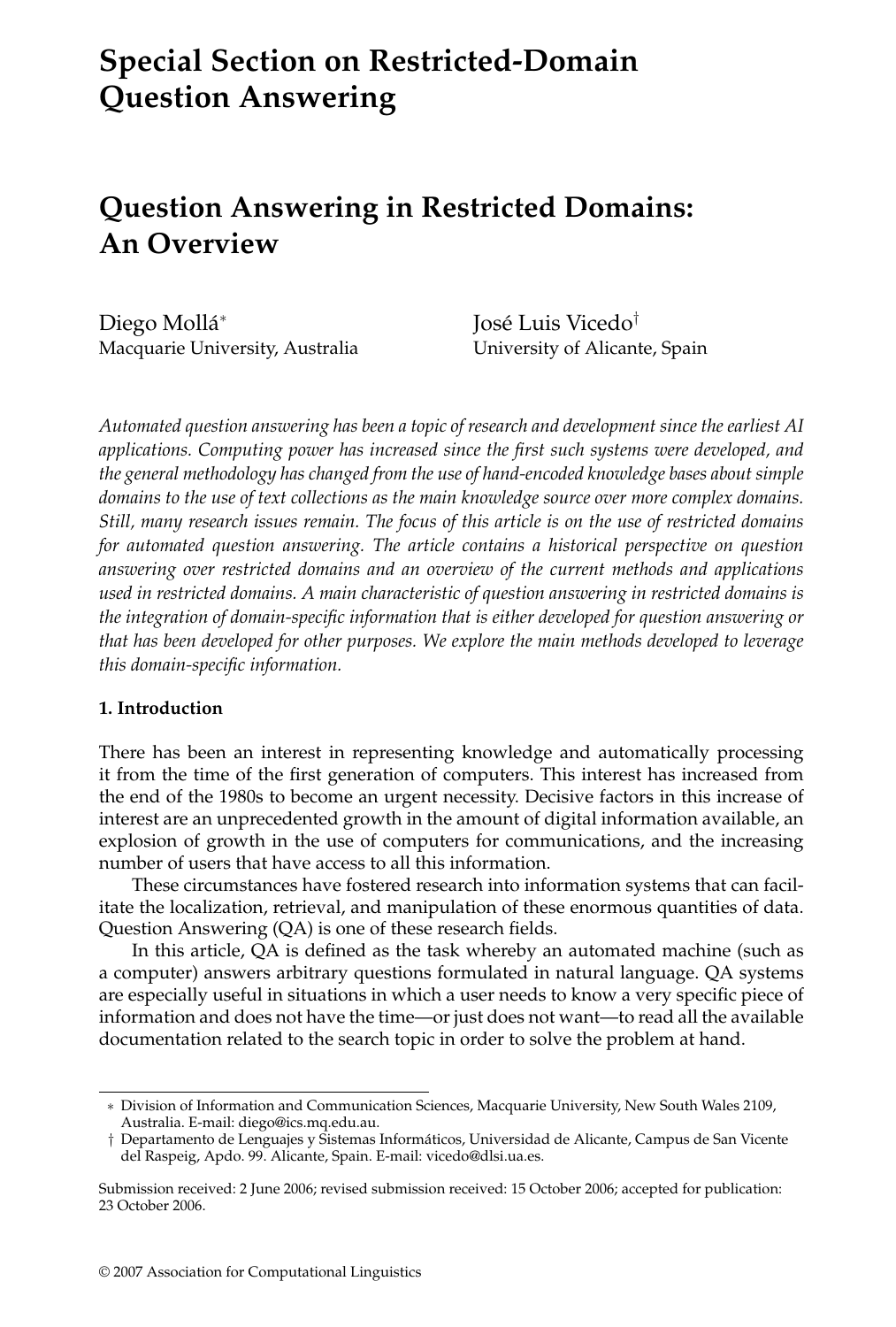Research in QA has been developed from two different scientific perspectives, artificial intelligence (AI) and information retrieval (IR).

Work in QA since the early stages of AI has led to systems that respond to questions using the knowledge encoded in databases as an information source. Obviously, these systems can only provide answers concerning the information previously encoded in the database. The benefit of this approach is that having a conceptual model of the application domain represented in the database structure allows the use of advanced techniques such as theorem proving and deep reasoning in order to address complex information needs.

Currently we are witnessing a surge of activity in the area from the perspective of IR, initiated by the Question Answering track of  $TREC<sup>1</sup>$  in 1999 (Voorhees 2001). Since then, increasingly powerful systems have participated in TREC and other evaluation fora such as  $CLEF<sup>2</sup>$  (Vallin et al. 2005) and NTCIR<sup>3</sup> (Kando 2005). From this perspective, question answering focuses on finding text excerpts that contain the answer within large collections of documents. The tasks set in these conferences have molded a specific kind of question answering that is easy to evaluate and that focuses on the use of fast and shallow methods that are generally independent of the application domain. In other words, current research focuses on text-based, open-domain question answering.

Both trends have developed in parallel and represent the opposite ends of a spectrum connecting what we might label as **structured knowledge-based** and **free textbased** question answering. Whereas structured knowledge-based QA systems are well adapted to applications managing complex queries in a very structured information environment, the kind of research developed in TREC, CLEF, and NTCIR is probably better suited to broad-purpose generic applications dealing with simple factual questions such as World Wide Web–based question answering.

However, both approaches have serious disadvantages when they attempt to tackle important real applications that handle complex questions by combining domainspecific information typically expressed in different sources (structured, semistructured, unstructured, etc.) using reasoning techniques. Examples of such applications are:

- **Interfaces to machine-readable technical manuals:** Many software applications are very complex and they are accompanied by extensive documentation. A QA system that finds specific answers to a user's question based on such documentation would be very useful.
- **Front-ends to knowledge sources:** Many disciplines and areas of human activity have their own specific knowledge sources. An example is the medical domain, which, as we shall see in this article, contains a wealth of technical information and resources that can be used for a QA system targeting this kind of information.
- **Help desk systems in large organizations:** Help desk staff in large organizations need to quickly satisfy the customer's need for information. Although many such requests for information will be found in FAQs available to the help desk staff, there will always be requests that are unique and that require staff to have access to fast methods to find the relevant information. End systems tailored to such staff (who can be trained) are different from QA systems designed for the end user, but they still need to leverage the organization domain.

<sup>1</sup> Text REtrieval Conference (http://trec.nist.gov/).

<sup>2</sup> Cross Language Evaluation Forum (http://clef.iei.pi.cnr.it/).

<sup>3</sup> NII-NACSIS Test Collection for IR Systems (http://research.nii.ac.jp/ntcir/).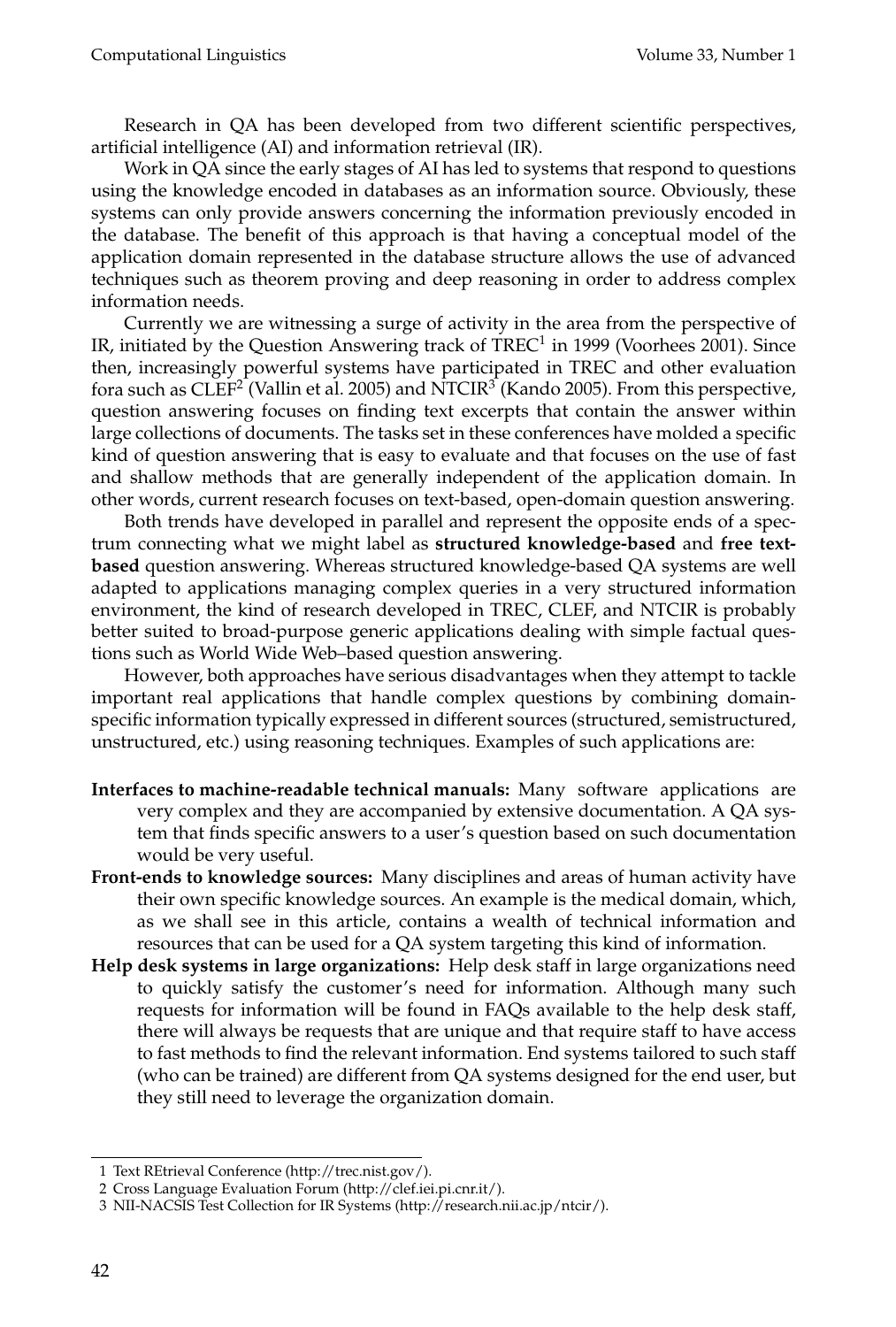It might be argued that focusing research on restricted domains is limiting because the results are too specific and not open to generalization. This may have been the case with early work in natural language processing (NLP), which focused on restricted domains simply because of limitations in computing power and in theoretical coverage. This is not the case nowadays. The availability of comprehensive and reliable resources in complex domains enables interesting and fruitful research to be carried out in restricted-domain natural language processing.

In short, research in restricted-domain question answering (RDQA) addresses problems related to the incorporation of domain-specific information into current state-of-the-art QA technology with the hope of achieving deep reasoning capabilities and reliable accuracy performance in real world applications. In fact, as a nottoo-long-term vision, we are convinced that research in restricted domains will drive the convergence between structured knowledge-based and free text-based question answering.

In this article we survey past and current work on question answering in restricted domains. In the process we will highlight the advantages of developing systems based on restricted domains. Section 2 provides a historical note on question answering, with an emphasis on restricted domains, and focusing mainly on early work. Section 3 presents desirable characteristics of restricted domains for the development of NLP research in general, and question answering in particular. Section 4 comments on some of the main factors that distinguish question answering in an open domain from question answering in a restricted domain. Section 5 focuses on the use of domain-specific resources for question answering. Section 6 outlines current restricteddomain question answering methods. Section 7 notes the main aspects to consider when building a restricted-domain question answering system. Section 8 introduces the articles in this special section of the journal, and finally Section 9 presents some conclusions.

#### **2. Early Work**

Two examples of early question-answering systems are BASEBALL and LUNAR. BASE-BALL answered questions about baseball games played in the American league over one season (Green et al. 1961), and LUNAR answered questions about the analysis of rock samples from the Apollo moon missions (Woods 1997). Both systems were very successful in their chosen domains. In particular, LUNAR was demonstrated at a lunar science convention in 1971, where it was able to answer 90% of questions posed by geologists without prior instructions with regard to the allowable phrasing (Hirschman and Gaizauskas 2001). Both LUNAR and BASEBALL are examples of what have been described as **natural language interfaces to databases**, that is, their source of information was a database that contained the relevant information about the topic. The user's question was converted into a database query, and the database output was given as the answer. The very specific nature of the domains enabled the construction of appropriately comprehensive databases, and a domain-specific question analysis that enabled a mapping from the meaning of the user's question onto the corresponding database query.

LUNAR and BASEBALL are only two of the most salient examples of early work on question answering, but there were many other such systems. Simmons's (1965) survey described a variety of early QA systems. Most of these focused on restricted domains by developing a database of knowledge and providing a natural language interface. Still,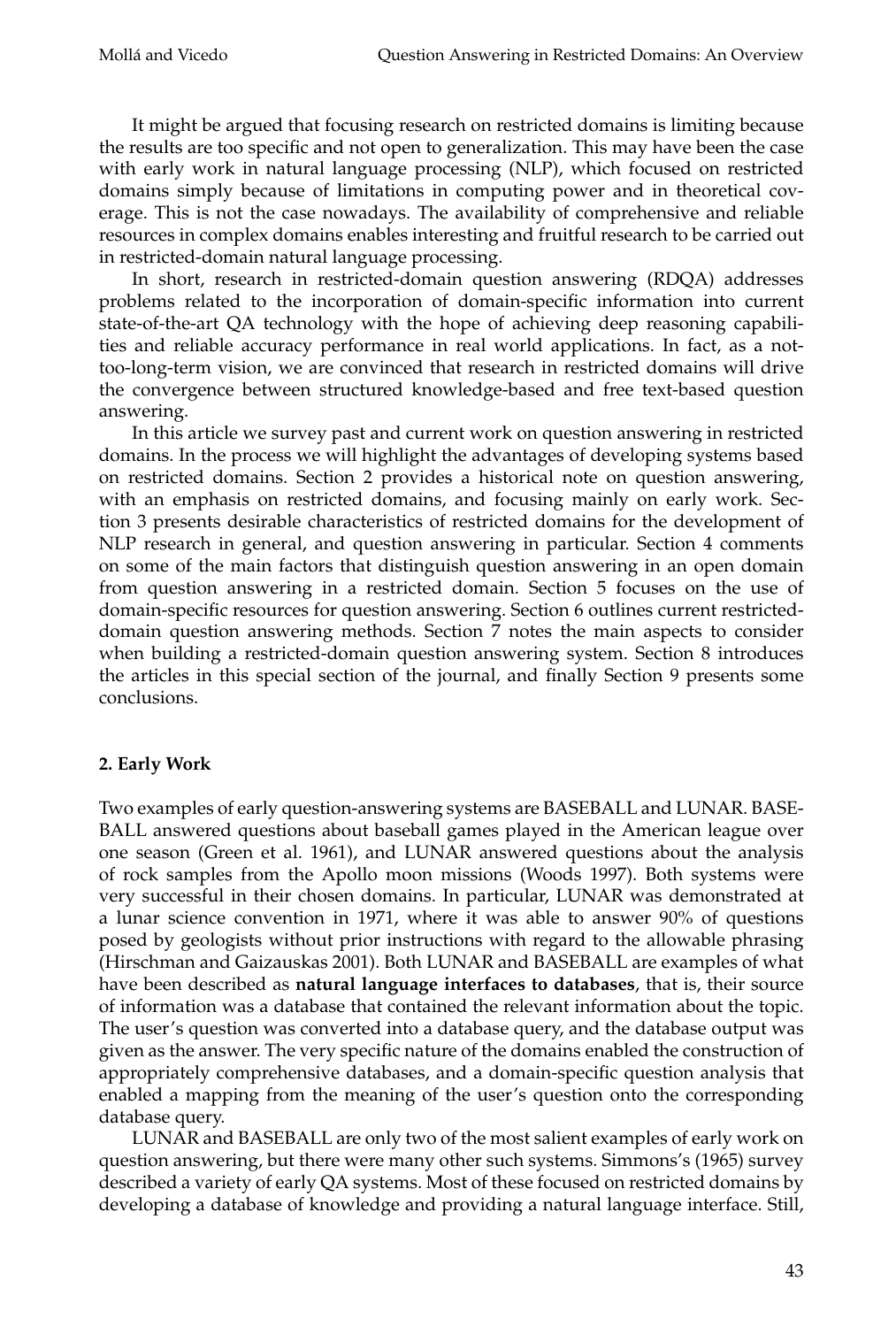many of these early systems (including LUNAR and BASEBALL) were no more than "toy systems" that focused on very limited domains. Those early systems that used a corpus of text as the inherent information source typically processed small volumes of text and would rely on a human to disambiguate the corpus sentences or convert them to a simplified version of English.

During the 1970s and 1980s there was intensive research on the development of theoretical bases for computational linguistics. This research prompted the development of QA systems on domains that were more complex than those of the earlier systems. The main goal of this research was to use QA as an application framework within which general NLP theories could be tested. This work culminated in large and ambitious projects such as the Berkeley Unix Consultant (Wilensky et al. 1994).

The Berkeley Unix Consultant project (UC) used the domain of the UNIX operating system to develop a help system that combined research in planning, reasoning, natural language processing, and knowledge representation. The user's question was analyzed and a meaning representation corresponding to the question was encoded in a knowledge representation formalism. Then, UC hypothesized the actual information needs of the user by consulting the user model and applying goal analysis. The answer was tailored to the user's expertise and goals. The sample dialogues provided were certainly impressive. However, no transcripts of real-world dialogues were provided and therefore it cannot be determined whether the methods and theories developed in UC were robust enough for practical use.

Most of the early work attempted to implement QA systems from the early perspective of AI or computational linguistics. As noted earlier, due to the limitations of the time, question answering focused on restricted domains. A turning point was reached in 1999, with the introduction of the QA track in the TREC (Voorhees 1999). The popularity of the QA track in TREC has enabled research on QA from an IR perspective. From the IR community's point of view, the task of question answering is reduced to the task of finding the text that contains the answer to the question and extracting the answer. Text documents are viewed as a source of unstructured information that is structured by indexing it. Indexing the documents makes it feasible to locate the fragments that are closely related to the question terms by applying term-matching techniques.

A consequence of this new perspective is the application of domain-independent methods, allowing what has been called **open-domain question-answering**. This approach is largely used in current QA systems. It is beyond the scope of this article to survey the techniques and systems used in open-domain QA; the interested reader is referred to the proceedings of TREC, which are available on-line.<sup>4</sup> Instead, in the subsequent sections we will review current approaches to question answering in restricted domains. But before that, let us analyze what a restricted domain is.

#### **3. Characteristics of Restricted Domains**

The nature of a particular restricted domain affects the kinds of questions asked and answers that can be expected. Consequently, different restricted domains benefit from different QA techniques. Some domains are particularly appropriate for the development of question answering systems. Minock (2005) lists three desiderata for a restricted

<sup>4</sup> http://trec.nist.gov.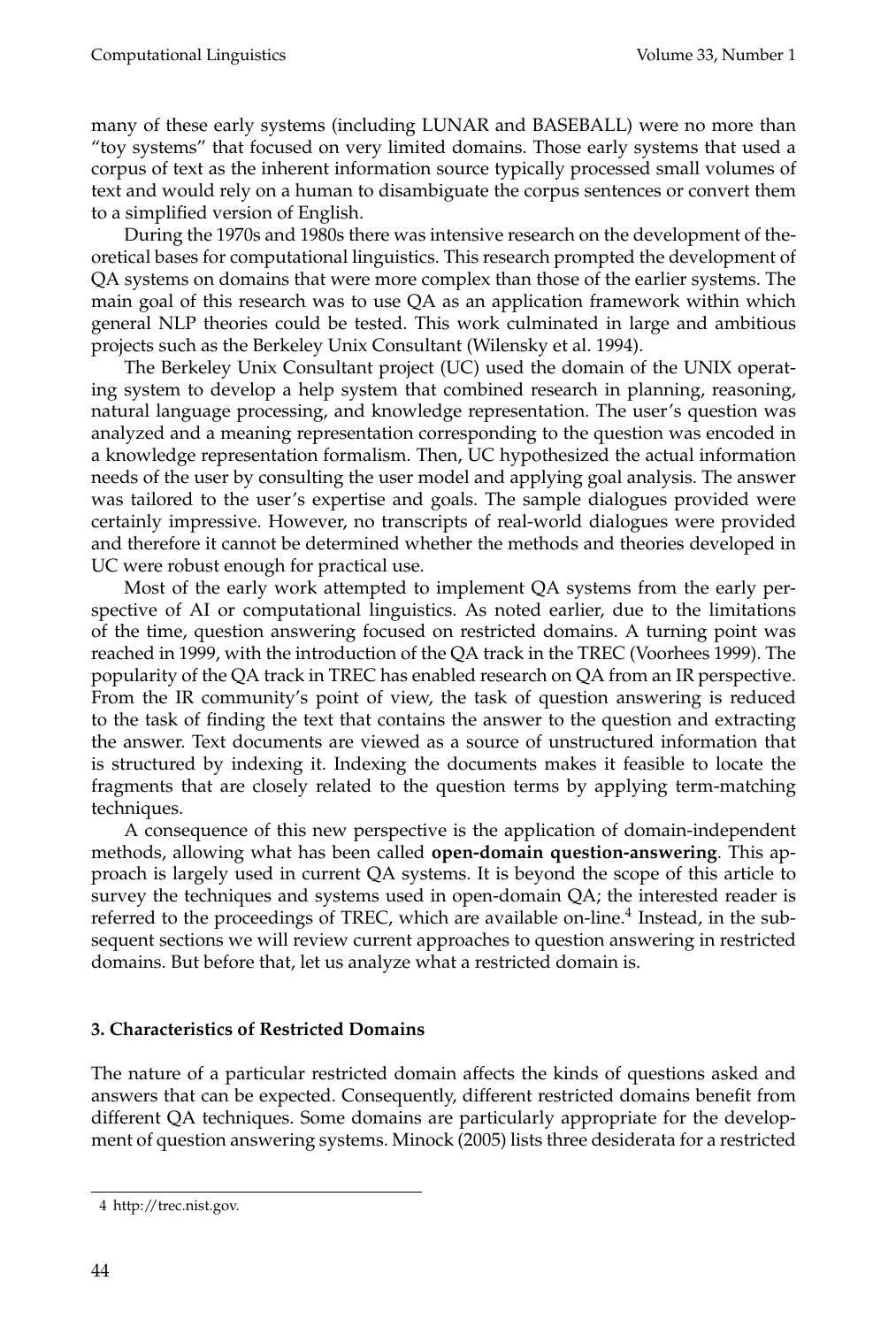domain within the context of World Wide Web–based question answering—that is, question answering that relies on documents taken from the World Wide Web as the main source for finding answers. According to Minock, a restricted domain must meet the following desiderata:

- 1. It should be circumscribed.
- 2. It should be complex.
- 3. It should be practical.

The same desiderata apply, with some modifications, to restricted domains on question answering that is not World Wide Web–based.

## **3.1 Circumscription**

Minock's original description of a circumscribed domain is motivated by the user's need to know what to expect of the World Wide Web–based QA system at hand and to know what questions are appropriate to the domain at hand. An example of a domain that would fare low in this desideratum is that of current events, because the user might have difficulty in ascertaining what questions can be asked. An example of a good domain according to this desideratum would be a science domain such as astronomy or chemistry.

If the QA system is not World Wide Web–based and, furthermore, is intended for use within a corporation, however, users do not face the problem of wondering what questions are appropriate. Rather, a more important motivation for a circumscribed domain is the need for clearly defined knowledge sources. The range of techniques used in a restricted domain should not need to use extensive knowledge from outside the chosen domain. Rather, a domain that has authoritative and comprehensive resources is to be preferred. Examples of resources include actual databases containing the required information.

It is natural to assume that the more restricted the domain is and the more circumscribed it is, the more possible it is to obtain such comprehensive databases. For more complex domains, useful resources are terminology databases and domain ontologies. An added value is the existence of well-accepted terminology and ontology standards.

## **3.2 Complexity**

A domain should be complex enough to warrant the use of a QA system. This may seem an obvious statement, but it is important to bear in mind that, in a desire to find a domain that is fully circumscribed, one might attempt to develop a QA system in a domain where a simple list of facts or a FAQ would be sufficient to satisfy the user's need for information. There is no need for a QA system in such domains.

Developing a system for a simple domain does not advance research in any significant area. Such domains are to be left to those who are more interested in capitalizing on current research advances to develop practical applications, rather than extending current research boundaries. In general, the more complex a domain is, the more interesting it becomes for the researcher and the more useful it presumably is to the user.

There is a balance to be achieved between the need for a complex domain and that of a circumscribed domain, because these two desiderata are in conflict. At some point, if a domain is complex enough, it becomes difficult to manage and there is a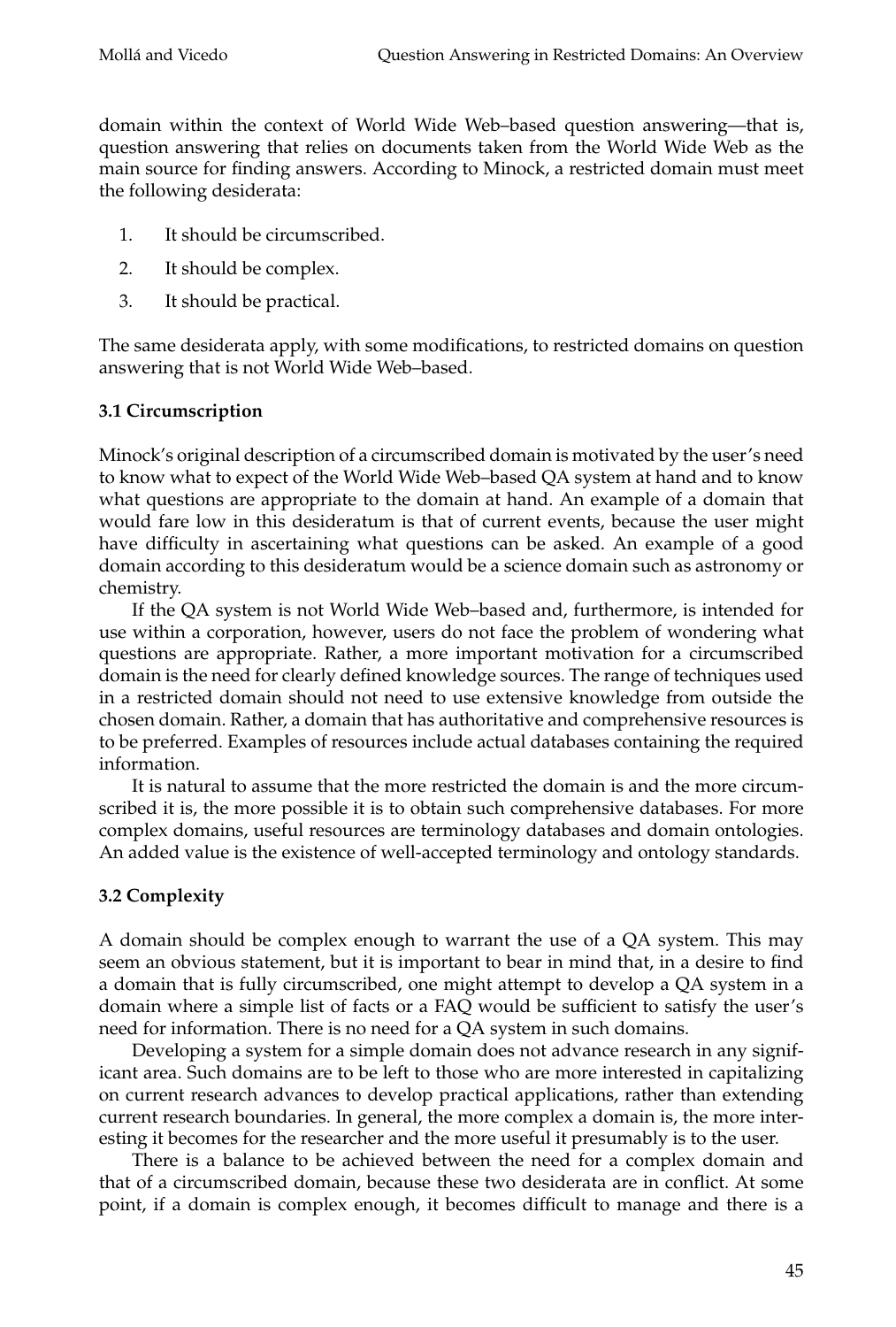higher probability of requiring resources belonging to other domains; in other words, the domain becomes less circumscribed.

## **3.3 Practicality**

Practicality is an important desideratum to consider when developing a QA system. The domain should be of use to a relatively large group of people. Otherwise one risks wasting effort on a system that nobody would use, such as for an artificially constructed toy domain. The choice of domain affects the kind of users to target. Therefore, for each domain it is important to determine the kinds of questions asked in the specific domain (question style and terminology used are two important factors to consider), the sort of information that is most commonly requested, and the level of detail expected in the answers.

## **4. Open-Domain versus Restricted-Domain Question Answering**

There are various factors that determine the best techniques to use in restricted-domain question answering, and whether techniques used in open-domain question answering would be effective in restricted-domain question answering. In this section we will briefly introduce some of these factors.

## **4.1 The Size of the Data**

A well-known method used in open-domain QA is derived from redundancy-based techniques. These techniques were first discussed by Brill et al. (2001), who observed that, as the size of the text corpus increases, it becomes more likely that the answer to a specific question can be found with data-intensive methods that do not require a complex language model. Thus, if the question is *Who killed Abraham Lincoln?*, it is easier to find the answer in *John Wilkes Booth killed Abraham Lincoln* than in *John Wilkes Booth is perhaps America's most infamous assassin. He is best known for having fired the bullet that ended Abraham Lincoln's life*. Redundancy-based techniques are likely to have a weaker impact in restricted-domain QA, especially in the case of domains with relatively small corpora.

Domains with relatively small corpora will naturally have relatively fewer sentences that contain the answer. In those domains it becomes important to use sophisticated language processing techniques, including the resolution of inferences, if necessary, to find the answer. The haystack of a restricted domain is relatively small, but it also has fewer needles.

Note that, if the size of the corpus is relatively small, it becomes possible to apply complex NLP techniques to the complete corpus off-line. Nowadays it is possible to parse the entire corpus used in the QA track of TREC and to extract all its named entities. It is therefore feasible to parse and extract the named entities of corpora of restricted domains.

## **4.2 Domain Context**

The actual domain provides a specific context to the question-answering process. Consequently the set of senses available to words is typically a subset of all the available senses. The impact of word-sense disambiguation is possibly reduced in RDQA, though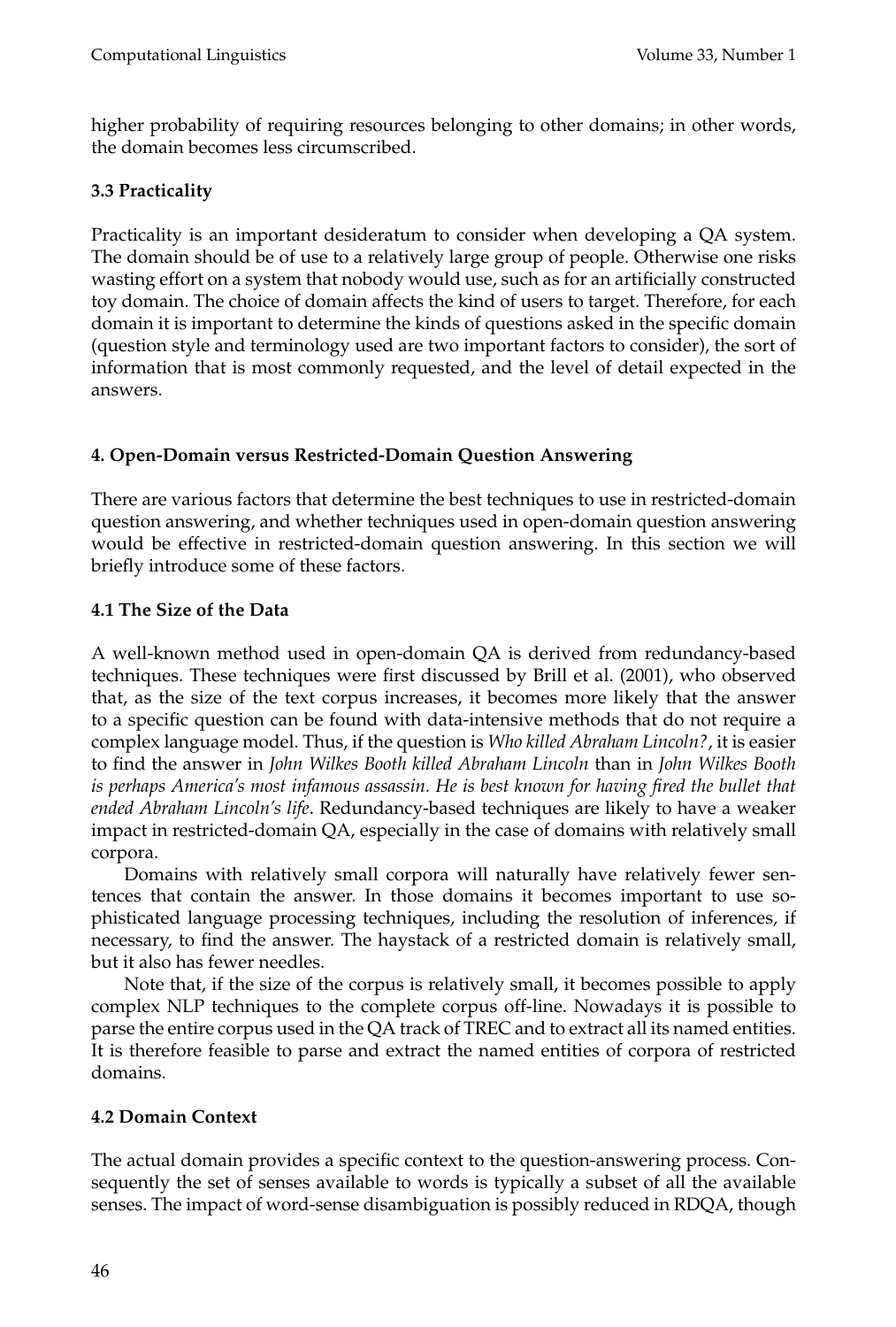it should be noted that some words would still have several senses available and therefore word-sense disambiguation still plays a role. We are not aware of any studies on the impact of word-sense disambiguation on restricted domains and certainly this area is worth exploring.

The kinds of questions asked in a restricted domain are naturally different from those asked in an open domain. Users of a restricted domain, and especially users who are experts in the domain, will use specific terminology and will pose rather technical questions that require very specific answers. Questions asked by such users are much more complex than those of casual users of open-domain QA systems. This is certainly the case in the medical domain, as the articles included in this special section show convincingly. The challenges related to solving those questions are certainly worth the effort in pursuing research in RDQA.

#### **4.3 Resources**

An important difference between open-domain and restricted-domain QA is the existence of specific resources for restricted domains that can be used. In the following sections we will comment on these resources.

#### **5. Use of Domain-Specific Resources**

Intuitively, a good method for answering questions in a restricted domain needs to leverage any information available about the domain in order to be able to address users' information needs with the specificity and depth required.

The type of information available for a particular domain is intrinsically related to the complexity of the domain and the particular needs of the domain users. Hence, domain knowledge representation can range from simple lists of specialized entities and terms to high-level ontologies where all the domain knowledge is unambiguously represented.

Within computer science, an **ontology** is usually defined as a formal explicit description of concepts in the domain of discourse, together with their attributes, roles, restrictions, and other defining features (Noy and McGuinness 2001). The relations between the concepts are also expressed formally. The two most common relations shown in an ontology are subclass ("is a subtype of") and instance ("is an instance of"), but other relations can be included, such as meronymy ("part of") and, in the case of WordNet (Fellbaum 1998), entailment.

For the purposes of this article, we will refer to all the possible domain knowledge representations as **ontological resources**.

Generally, domains that are complex, circumscribed, and practical are likely to have available ontological resources that can be used to quick-start QA research and development. These resources are typically developed for the domain users to help them categorize the domain knowledge and agree on notational standards, and to help them retrieve information using conventional information retrieval applications.

#### **5.1 Open-Domain Ontologies**

There are ontologies that are designed without a specific domain in mind. These are referred here as open-domain ontologies. A widely used open-domain ontology is WordNet (Fellbaum 1998). WordNet contains a large list of open-class words grouped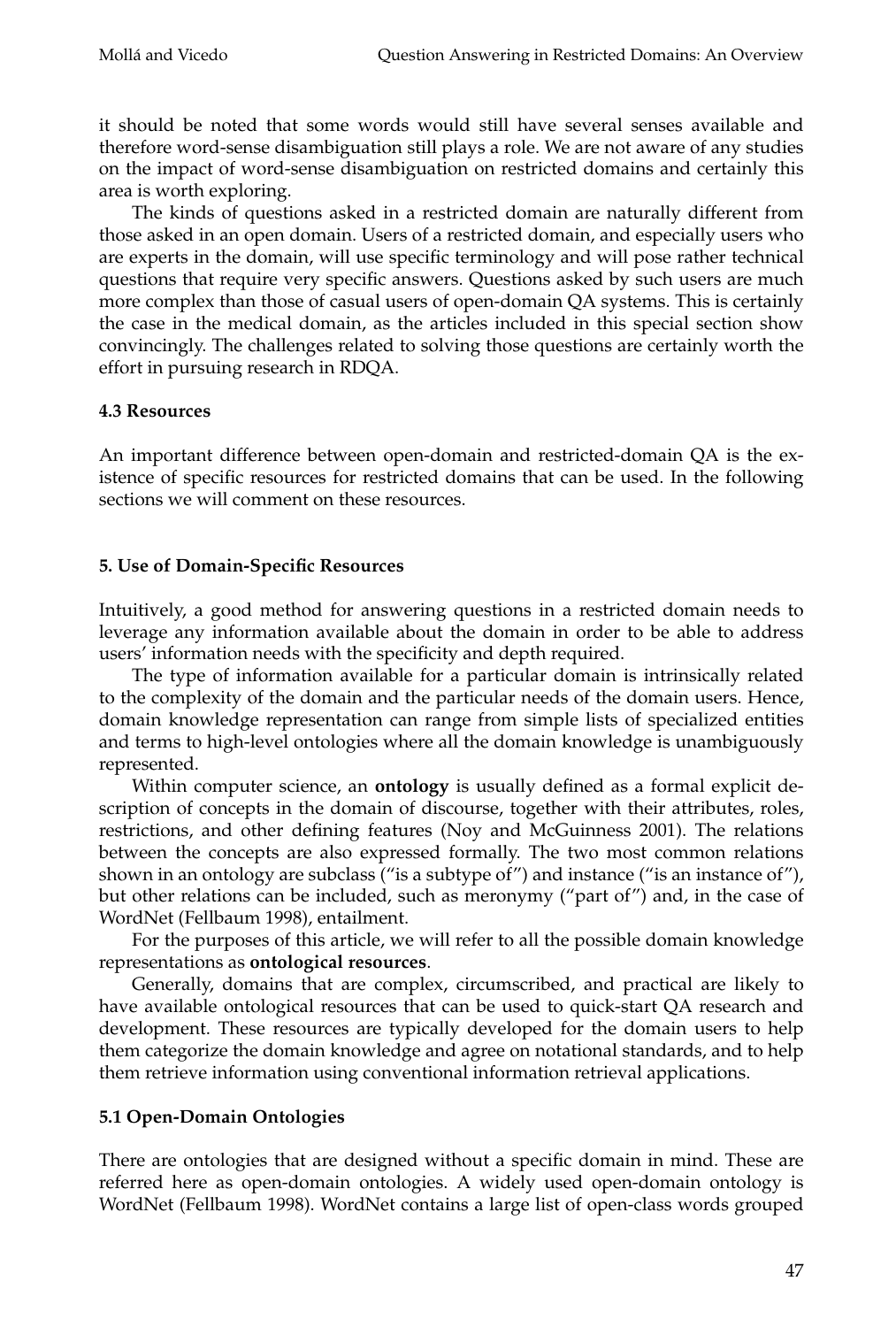into synonym sets (the "synsets"). A range of synset relations is encoded, such as hypernymy/hyponymy, meronymy, and entailment. WordNet also includes word relations, such as antonymy. A departure from ontologies like Cyc (Lenat and Guha 1990) is that WordNet does not include formal definitions of the features of the objects. Still, for the purposes of this article, WordNet is an ontology. This view is supported by its use in many systems, including open-domain question answering systems (Moldovan and Novischi 2002).

Open-domain ontologies like WordNet, however, are of limited use for QA in restricted domains. This is so because the information is unlikely to be well balanced with respect to the chosen domain. For example, parts of open-domain ontologies are too coarse-grained for specific restricted domains, whereas other parts are too fine-grained. And worse, open-domain ontologies may contain information that is not appropriate for specific restricted domains.

*Open-domain ontologies are too coarse-grained.* Restricted domains, and especially technical domains, abound in terms that are specific to the domain and largely unknown in other domains. Open-domain ontologies typically do not include these specific terms. In some domains, however, these terms may be used widely. Consequently, open-domain ontologies will need to be complemented with terminology lists or local ontologies.

*Open-domain ontologies are too fine-grained.* Open-domain ontologies that map words to concepts, as is the case with WordNet, face the problem of polysemous words, that is, words with multiple meanings. However, those ambiguous words are usually unambiguous in restricted domains. Take the noun *file*. WordNet 1.7.1 lists four meanings, shown in Table 1. Of the four meanings, only the first one ("a set of related records kept together") is relevant within domains related to software development. Open-domain ontologies therefore risk overloading the system with concepts that are rarely, if ever, used within the chosen restricted domain.

*Open-domain ontologies may have information that is not appropriate for the domain.* The most damaging property of open-domain ontologies is that they may contain information that is misleading in certain restricted domains. Restricted domains notoriously overload some terms commonly used outside their domain. For example, the usual meaning of the verb *print* is to render something into printed matter. However, within the domain of computer programming, the verb *print* usually means to display on the computer monitor. Consequently, a system that uses an open-domain ontology would possibly misinterpret the meaning of *print* in the question *Which C++ instruc-*

| Four senses of the noun <i>file</i> in WordNet 1.7.1.                             |                                                                                    |
|-----------------------------------------------------------------------------------|------------------------------------------------------------------------------------|
| Gloss                                                                             |                                                                                    |
| A set of related records (either written or electronic) kept together             |                                                                                    |
|                                                                                   |                                                                                    |
| A container for keeping papers in order                                           |                                                                                    |
| A steel hand tool with small sharp teeth on some or all of its surfaces; used for |                                                                                    |
|                                                                                   | A line of persons or things ranged one behind the other<br>smoothing wood or metal |

**Table 1**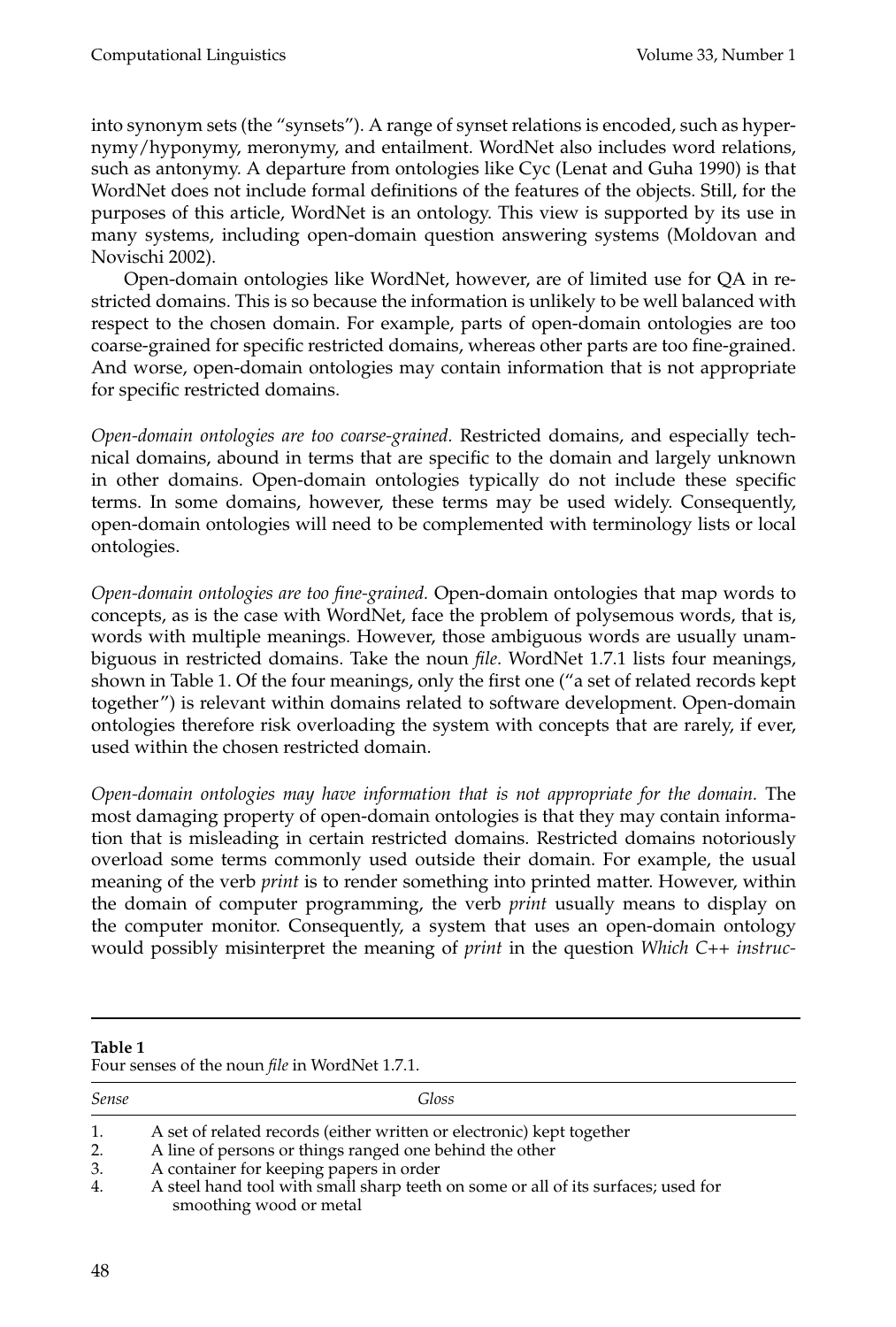*tion prints words onto the screen?* This sense of *print* is not available in WordNet<sup>5</sup> and therefore it is not possible to apply word-sense disambiguation techniques to find the appropriate sense.

#### **5.2 Uses of Ontological Resources**

Ontological resources define a common vocabulary for accessing information in a domain and this makes it easier to manage domain information as regards the following (Noy and McGuinness 2001):

- sharing common understanding of the structure of information among people or software agents
- enabling reuse of domain knowledge
- making domain assumptions explicit
- separating domain knowledge from the operational knowledge
- making possible different analysis of the domain knowledge

Among theses concerns, enabling the separation of domain knowledge and operational knowledge is probably the most valuable characteristic for QA purposes. This fact allows the separation of the process of representing the concepts expressed in a document from the use of the relations between concepts for deduction or reasoning processes. On the other hand, formalisms, theories, and algorithms either designed for domain document representation or reasoning may be made independent from the chosen domain ontology and can also be applied to different domains, thus enhancing system portability between domains.

Research on using ontologies for QA has benefited from the following:

- The increasing availability of ontologies encoding different kinds of knowledge. We can find ontologies ranging from general world knowledge resources, such as WordNet (Fellbaum 1998), EuroWordNet (Vossen 1998), Cyc (Lenat and Guha 1990), and FrameNet (Johnson and Fillmore 2000, to very specific domain knowledge, such as the medical domain (Lindberg, Humphreys, and McCray 1993) or the chemistry domain (Barker et al. 2004).
- Steady achievements in knowledge representation and reasoning (KR&R) techniques, which enable precise representation of both domain-related information and domain-related reasoning and deduction mechanisms (Barker et al. 2004).
- Advances in the development of modular and robust natural language processing systems (Abney 1996; Hobbs et al. 1997; Basili and Zanzotto 2002) in the context of the use of ontological resources for both textual interpretation and representation (Ait-Mokhtar and Chanod 1997) and database access (Popescu, Etzioni, and Kautz 2003).

<sup>5</sup> This was the case for the on-line version of WordNet 2.1 (http://wordnet.princeton.edu/) on 8 October 2006.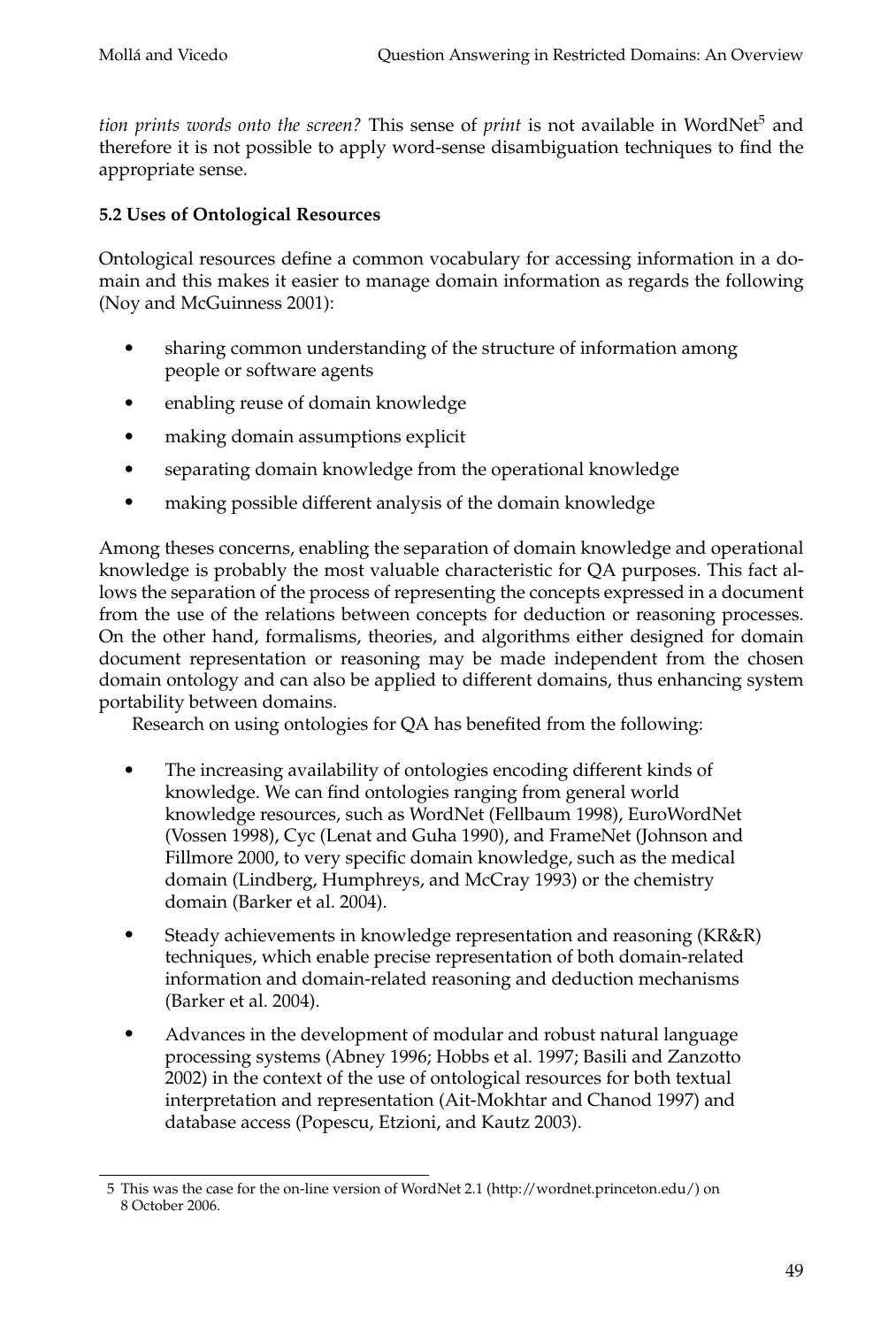Increasing success in the development of ontology-based QA frameworks where answers are derived from reasoning processes over questions and document ontological representations (Zajac 2001).

Ontology-based question answering systems attack the answer-retrieval problem by means of an internal unambiguous knowledge representation. Both questions and knowledge are represented using specific knowledge models based on ontological entities, concepts, and relations. The answering of questions is performed by applying different reasoning and proof techniques that allow the detection of textual entailment, which is useful in determining whether a given sentence answers a particular question.

#### **6. The State of the Art in RDQA**

Current work on QA in restricted domains tends to exploit the characteristics of the domain in order to improve the accuracy and practicability of the system. This is done largely by determining the types of information needs in the chosen domain, by studying the format of questions asked, and by leveraging the ontological information available in the domain.

Some domains are complex domains that have a history of users attempting to streamline the process to find specific information. An example of such a domain is that of medicine. It is important for a doctor to quickly diagnose the illness of a patient, and to determine if a patient is developing a new variation of an illness that has occurred before. Given the importance of finding the correct diagnosis and treatment, the domain of medicine has developed trusted resources that can be used for question answering in this domain. Zweigenbaum (2003) provides examples of resources for terminology and corpora of authoritative material.

Demner-Fushman and Lin (2005) operationalize knowledge extraction for populating a database with PICO (Population, Intervention, Comparison, and Outcome) elements from medical abstracts obtained from MEDLINE. PICO structures are the frames used for evidence-based medicine. Sang, Bouma, and de Rijke (2005a) describe several strategies for populating a database with medical information related to diseases, symptoms, and treatments, which is automatically extracted from medical texts. This structured information is used for answering medical-related questions. Niu and Hirst (2004) describe a method for identifying semantic classes and the relations between them in medical texts. This approach is able to build an ontology for the domain automatically. Yu, Sable, and Zhu (2005) present an algorithm to classify medical questions based on a well-known hierarchical evidence taxonomy (Ely et al. 2002). Rinaldi, Dowdall, and Schneider (2004) describe the difficulties in adapting an existing RDQA system developed for assisting questions on UNIX technical manuals (Molla et al. 2000) to the ´ Genomics domain.

Benamara (2004) reports in detail on one of the currently most advanced RDQA systems. WEBCOOP is a logic-based system that integrates knowledge representation and advanced reasoning procedures to generate responses to natural queries. This system has been developed for the tourism domain.

As for any knowledge intensive application, using ontologies for QA has as a limitation the restrictions imposed by the underlying knowledge representation models. Thus, in the following subsections we will focus on the efforts that are being employed from both historical trends in QA research (structured knowledge–based and free-text–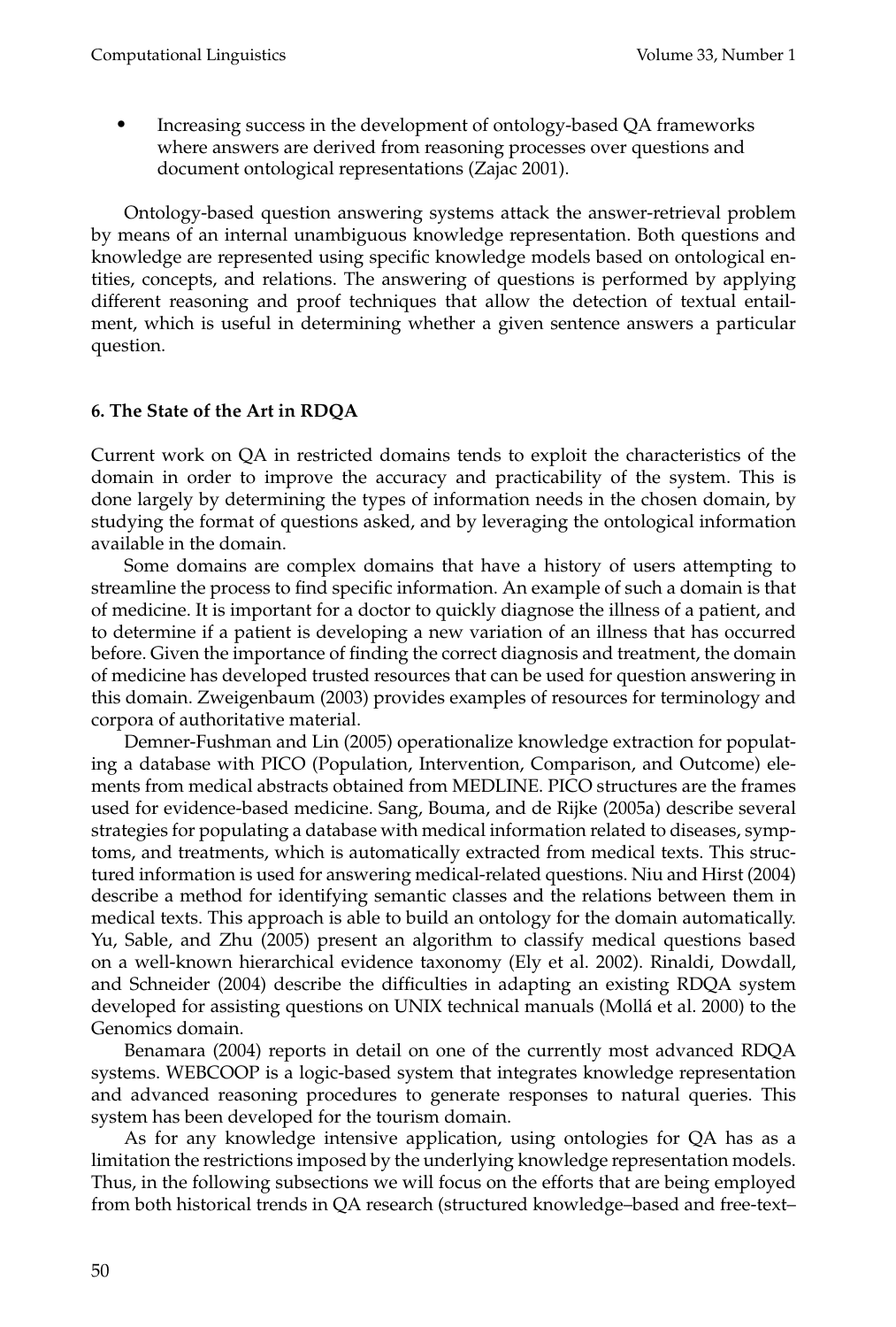based perspectives) to provide systems with deep reasoning capabilities supported by ontological domain information. We introduce several works that aim at combining the use of various ontologies and we also describe current attempts to separate the processing of domain-dependent information from generic domain-independent information with the goal of increasing portability across domains.

#### **6.1 Ontologies and Structured Knowledge–Based QA**

As noted earlier, the first QA systems focused on the development of natural language interfaces to databases (NLIDBs). This is a natural approach to follow in circumscribed domains that are not very complex. The idea is to produce a structured information resource containing comprehensive information on the contents of the domain. This information resource is produced before any question is asked and is queried over when the user asks a question.

There is a wealth of research in the area of NLIDBs and it is not within the scope of this article to survey this important area of research. Rather, we refer the reader to Androutsopoulos, Ritchie, and Thanisch (1995). Work in NLIDBs assumes an existing database that is queried over. If the database does not exist, it is created by using methods based on information-extraction technology. The aim is to extract all the information that might be used as an answer. A clear candidate is the use of named entities, but the creation of templates has also been tried in open domains (Srihari and Li 2000) and restricted domains (Weischedel, Xu, and Licuanan 2004).

There are other systems that support this kind of knowledge-based questionanswering, including some dealing with questions unanticipated at the time of system construction. These include the AP Chemistry question-answering system (Barker et al. 2004), Cyc (Lenat and Guha 1990), the Botany Knowledge Base system (Porter et al. 1988), the two systems developed for DARPA's High Performance Knowledge Base (HPKB) project (Cohen et al. 1988), and the two systems developed for DARPA's Rapid Knowledge Formation (RKF) project (Schrag et al. 2002).

#### **6.2 Ontologies and Free-Text–Based QA**

In this approach, users pose questions in natural language to knowledge bases made up of documents also written in natural language. In this case ontologies are used to define a language in which questions and documents can be represented and exploited to obtain the required answers. The translation from natural language to the internal representation is automatic; this presupposes fully unambiguous representations that are currently beyond our capabilities.

The main characteristic of these approaches is the intensive use of an ontology in the different parts of the question answering system. For instance, the ontology is used in the representation of the question and the documents, in the refinement of the initial query, in the reasoning processes carried out over the classes and subclasses from the ontology, and in the similarity algorithms employed for answer retrieval and extraction.

Zajac (2001) presents an ontology-based semantic framework for question answering where both questions and source texts are parsed into underspecified semantic expressions where names of the semantic atoms and predicates are defined in an interlingual ontology. Answer retrieval is done using subsumption and unification, and queries are expanded using ontological rules.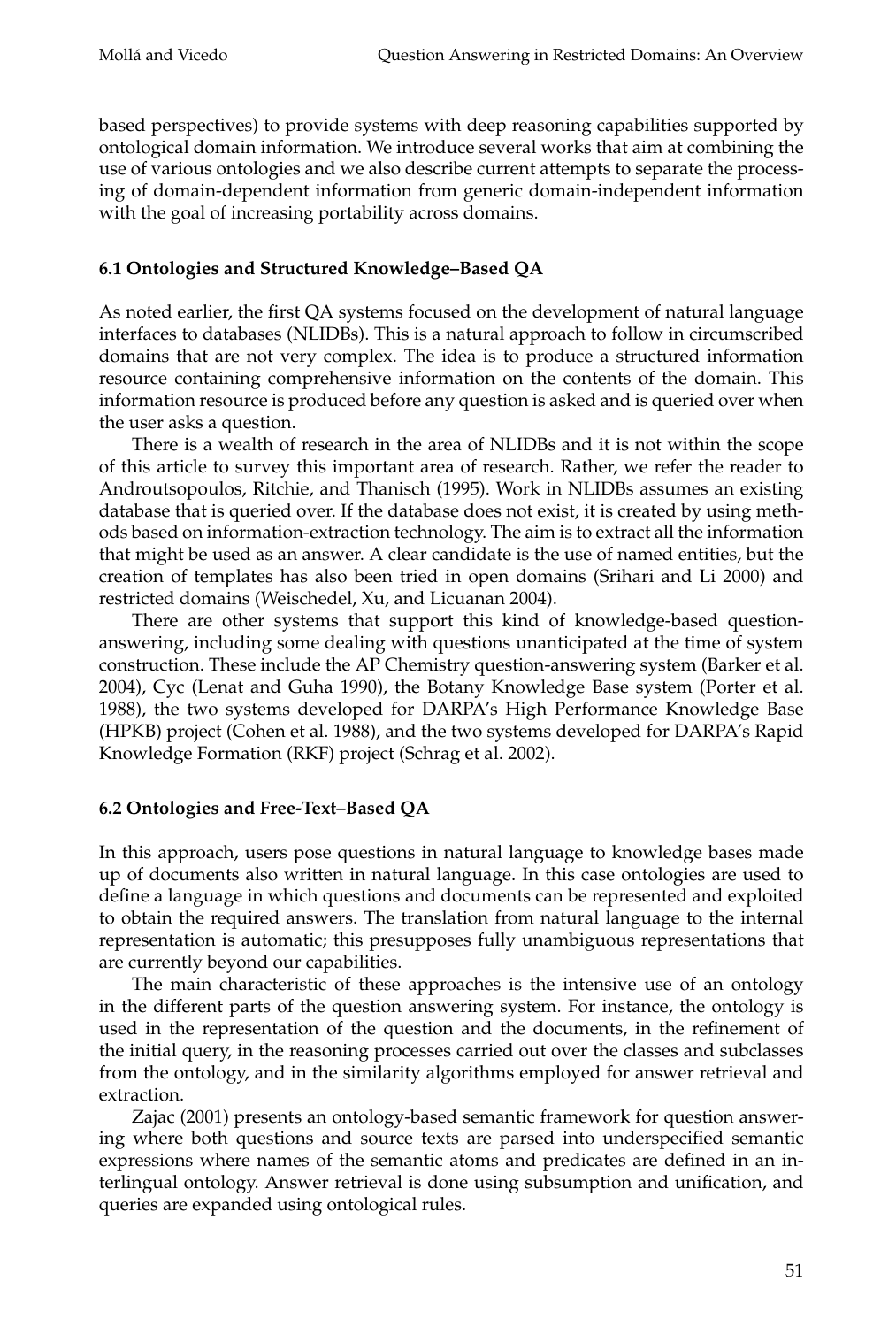#### **6.3 Integrating Heterogeneous Sources of Information**

More interesting than using a single database is the combination of databases with semistructured information (such as text with some XML markup) or even unstructured information (i.e., plain text). This has been proposed for World Wide Web–based question answering (Lin 2002), given the availability of pockets of information stored in databases on the World Wide Web. The idea is to analyze the question and find the relevant database among a preselected list if this is possible. If there are no suitable databases or it is not possible to determine the appropriate database query, then standard question-answering techniques are applied using the World Wide Web as a resource. The same strategy can be applied to question answering over restricted domains by keeping a set of relevant databases and a corpus of documents to query over in case the question is not covered in the databases.

There are two main issues that need to be handled by a QA system that relies on heterogeneous sources:

- **Interface:** The resources in each domain will have their own formats and interfaces, which must be unified by the QA system.
- **Selection:** The QA system needs to determine the actual resource within which to look for the answer.

Given that the actual domain-specific resources range from simple word lists to structured databases, interfacing to them is by no means simple. Two approaches are envisaged (Lin 2002):

- **Slurp:** Extract all the information from the multiple sources and create a database containing all the information. By having all the information in a unified database, the interfacing problem is easily solved and it is even possible to handle queries that the original databases were unable to handle (such as queries that rely on knowledge from various domains). This method is practical if the actual databases are available locally and their format is known. However, some databases are available as on-line resources only and any attempt to slurp all their information through methodical queries may be frowned upon by the database owners.
- **Wrap:** Provide an application program interface (API) to the individual databases. The set of databases can be seen as a federated database system. The choice of providing an API has the obvious disadvantage that it may not be possible to devise a unified API that makes the best of what is available in the domain resources. The compromise would be a set of APIs that may or may not be able to query the resource with the full power of the original resource interface.

A step beyond portable QA systems is to build a meta-domain QA system. A metadomain QA system specializes in several restricted domains by acting as a knowledge broker to specialized domain modules. An example of such a system is START (Katz 1997), which currently is a World Wide Web–based QA system that uses a wide range of structured data available on the Internet.

MOSES (Basili et al. 2004) is an ontology-based QA system in which users pose questions in natural language to knowledge bases of facts extracted from a federation of Web sites and organized in topic map repositories. This approach uses an ontologybased methodology to search, create, maintain, and adapt semantically structured World Wide Web content according to the vision of the Semantic Web in a domain related to university World Wide Web sites.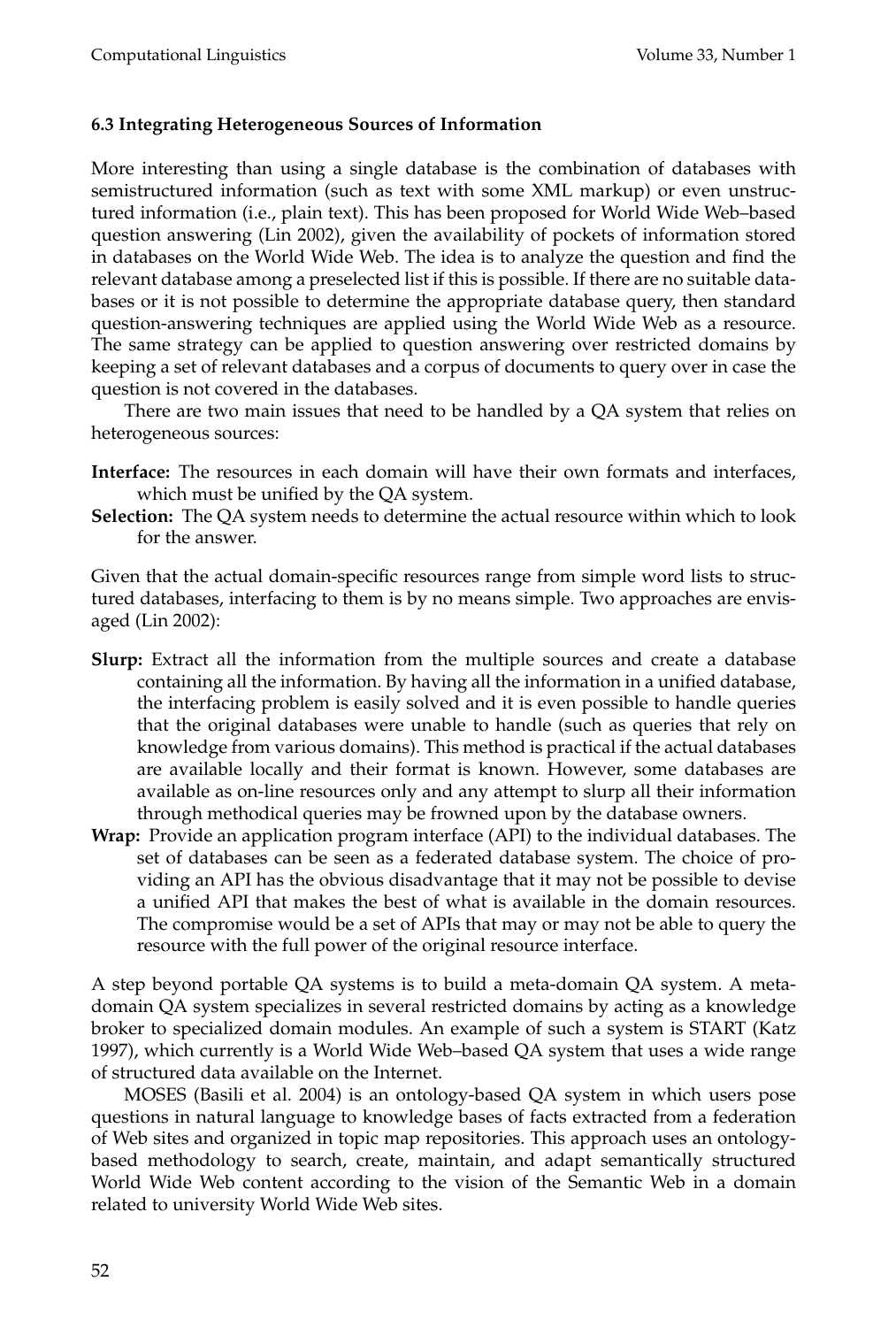AQUA (Vargas-Vera, Motta, and Domingue 2003) combines knowledge encoded in a database with domain-related documents through an ontology that describes academic life. AQUA tries to answer a question using its knowledge base. If a query cannot be satisfied via the database, it tries to find an answer on domain-related World Wide Web pages.

The L&C system (Ceusters, Smith, and Van Mol 2003) is one of the most ambitious works in the medical domain; it tries to combine authoritative medical knowledge with information about patients. The information needed by physicians is of two sorts. First, there is information concerning patients, such as the changes in Mr. X's blood pressure over the past three days, or the substances to which Ms. Y is allergic. Second, there is what can be defined as medical knowledge, that is, the information found in textbooks, journal articles, clinical studies, and so on. The final objective of this work is to combine these two types of information so that the QA system, when asked, for example, whether it is safe to give the patient an additional shot of a hypotensive agent in order to reduce bleeding, would respond with: *Can you please wait for 45 seconds because the patient's blood pressure has been dropping slightly already for the last 2 minutes?*

#### **6.4 Porting to Other Domains**

Developing a system in a specific domain could be time-consuming. It is natural to think of ways to reuse technologies (or even code) in QA systems from other domains or from open-domain QA systems. A topic that is intimately related is that of portability to other domains.

Some question-answering systems are designed with the goals of re-usability and portability in mind. These are generic systems that can be localized to specific domains. For example, JAVELIN (Nyberg et al. 2005) is an open-domain QA system that can be extended to focus on restricted domains. Special care was taken to leverage ontologies specific to the chosen domain by developing a Java API. The specific ontological information extracted is the type hierarchy and sets of synonyms (AKA, or "also known as" extraction). Another example that demonstrates efforts in adapting an open-domain QA system to a specialized geographical environment can be seen in the work by Ferres´ and Rodríguez (2006).

Another approach, developed by Frank et al. (2005), is based on the use of structured knowledge sources. This approach applies deep linguistic analysis to the question and transforms it into an internal representation based on conceptual and semantic characteristics. This representation is domain-independent and provides a natural interface to the underlying knowledge databases. This approach has been implemented as a prototype for two application domains: the domain of Nobel prize winners and the domain of language technology.

Another issue is that of localizing an open-domain QA system to a restricted domain. Nyberg et al. (2005) provides a case study that describes the problems in adapting an existing open-domain QA system to be able to deal with knowledge from existing domain ontologies.

#### **7. Building a Restricted-Domain QA System: Main Considerations**

It is difficult to imagine a general methodology for the development of an RDQA system. On the one hand, current systems are overly influenced by the specific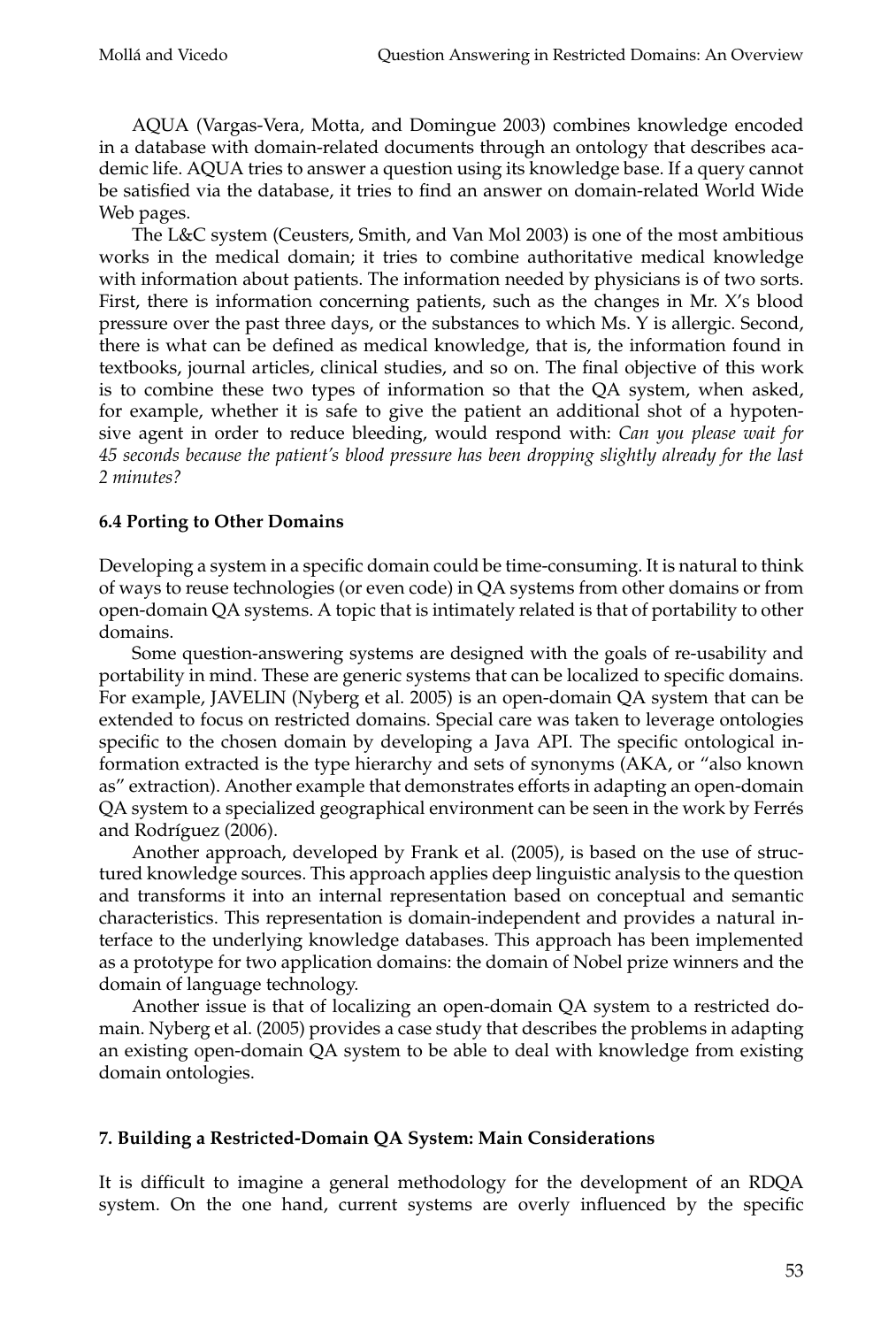characteristics and requirements of the domains, from the different types of questions to be answered to the heterogeneity of the knowledge available for the domain. On the other hand, the known methodological proposals (Minock 2005) are so general that they could be used to design *any* kind of information system.

Rather than propose a design methodology, we want to emphasize the main points to be taken into consideration when designing a QA system for a specific domain. These points are related to the analysis and modeling of the domain information and the selection of the appropriate technology required by the QA system. They can be listed as follows:

- domain query system analysis
- domain knowledge selection
- domain knowledge acquisition and representation
- system interface design
- technological requirements selection
- **Domain query system analysis:** Knowing in detail all the different ways users ask for information is a prerequisite for being effective in a restricted-domain scenario. Questions need to be analyzed, classified, and associated with the different types of information the users request. The kinds of questions in a restricted domain may vary from general open-domain factoid and definition questions to very special kinds of questions that depend on the selected domain.
- **Domain knowledge selection:** The amount and type of authoritative knowledge available for computational treatment is especially variable across different domains. For instance, there are plenty of resources for biomedical (Zweigenbaum 2003) or technical related domains, whereas, on the other hand, less popular domains (such as the legal domain) have minimal elaborated knowledge but have the advantage of enormous quantities of raw text. Domain information can be represented in different formats: from unstructured plain text documents to semi-structured (e.g., templates, SGML annotated text) or highly structured knowledge encoded in large databases and authoritative ontologies. Selecting the appropriate domain knowledge resources in each particular case is an important aspect in the design of an RDQA.
- **Domain knowledge acquisition and representation:** Using the domain knowledge for QA purposes requires the definition of an internal representation model that allows the integration or combination of the different information sources available for the domain. The complexity of the representation model used will be proportional to the complexity of the information sources needed for encoding domain knowledge. The model selected for domain knowledge representation will also determine the kind of operational processes and reasoning techniques allowed in the domain.
- **System interface design:** In order to obtain a natural mode of communication between users and the system, the interaction needs to be tailored according to the domain characteristics and the user requirements. Usually, natural language (NL) interfaces are preferred because they allow fluent communication between the users and the system. Nevertheless, as current natural language processing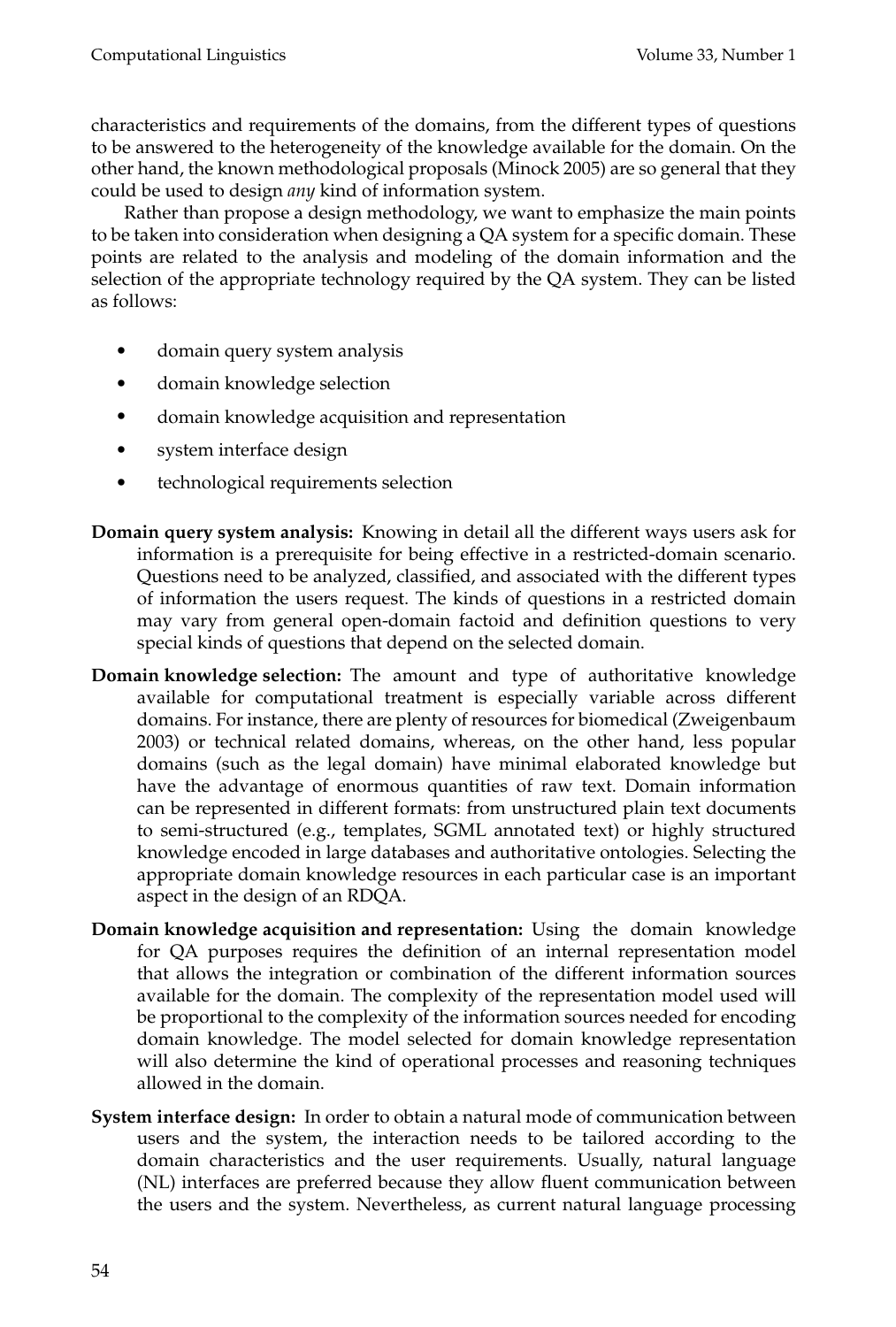technologies do not allow the automatic translation of natural language text into a fully unambiguous content representation, NL interfaces may be sometimes substituted by template-like interfaces or unambiguous formal outputs (only useful for expert users) when exact knowledge understanding and representation is required.

**Technological requirements selection:** The abilities we expect from an RDQA system depend explicitly on the different aspects of the domain analysis that we have presented before. Decisions on the specific technology and methods to use will be taken according to the type of questions to be solved, the availability of specialized resources, and the representational model used for encoding the domain knowledge. As discussed in previous sections (see Sections 4 and 6), QA in restricted domains usually requires techniques that differ substantially from the techniques used in open-domain systems. Restricted domains enable the possibility of using comprehensive ontological knowledge, thus making it possible to perform more complex inferences than in open-domain QA and therefore leveraging the possibility of answering more complex questions. From this perspective taking accurate design decisions customized to the task requirements and the domain resources is essential.

#### **8. Introduction to the Articles in this Special Section**

Demner-Fushman and Lin's article (*Answering clinical questions with knowledge-based and statistical techniques*) extends previous work by the authors (Demner-Fushman and Lin 2005) on a QA system in the medical domain. The system is designed to satisfy information needs within the framework of evidence-based medicine (EBM) whereby a doctor needs to gather the current best evidence, namely, high-quality patientcentered clinical research. The data source used by the system is the set of MEDLINE abstracts, a large bibliographic database that is accessed on-line via PubMed. Input questions in this domain are highly specific and complex. Following practice in the domain, the input questions are formulated as PICO-based frames representing the major elements of a query in EBM: Problem/Population, Intervention, Comparison, and Outcome. A central task of the system is the automatic identification of PICO elements in the MEDLINE abstracts and their matching with the input query frame. In the process the system uses the Unified Medical Language System (UMLS), an extensive ontology specialized on this domain. This system is a clear example of the adaptation of the task of question answering to a specific and highly practical domain using specialized resources in order to satisfy information needs formulated as complex, structured questions.

Hallett, Scott, and Power's article (*Composing questions through conceptual authoring*) focuses on the stage of question formulation. Questions in a QA system over a specialized domain where the users are domain experts are typically complex in nature. This results in a problem both for the user, who needs to provide all the specific information in the question, and to the system that needs to analyze the question. The solution proposed in this article is to facilitate question formulation by means of Conceptual Authoring, whereby the user edits a formal representation of the query and receives feedback from an automatically generated natural language representation of that query. The article describes this method within the context of a QA system for a database of electronic health records. An analysis of the question model in this domain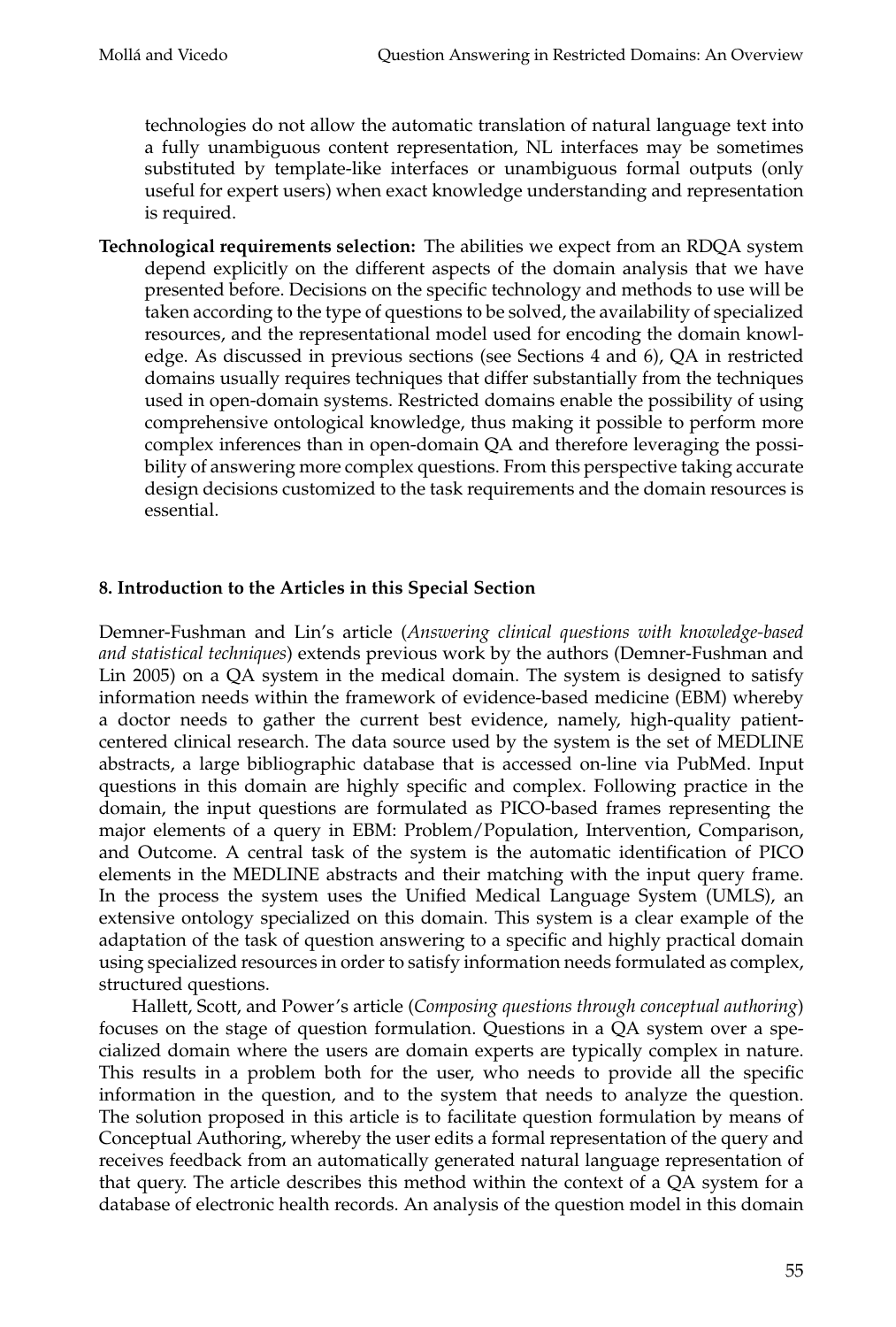is presented, together with an evaluation of the usability of the method. This article presents a concept of complex query formulation that can potentially be ported to other specialized domains.

#### **9. Conclusions**

In this article we have presented an overview of methods used in QA in restricted domains and we have argued for developing research in this area. To conclude we would like to comment on two reasons for developing question answering in restricted domains:

- **Development of vertical systems:** Restricted domains allow the development of systems that can provide the full range of processing levels and achieve a complete, end-to-end application. It therefore becomes possible to develop complete systems that can be used without the need for any time-consuming training on the methods required to formulate questions or to interpret the system results. Furthermore, restricted domains can provide a focus for the research and development of generic theories on complex question answering in particular and natural language processing in general. A clear example is the UC project developed in the 1980s. By reducing the research space it becomes possible to focus on solving complex problems that would not be attempted if the main drive was to produce a system that works in an open-domain fashion.
- **Applicability to current needs:** General and broad scope systems are not effective in domains restricted to the interests of different kind of users: from employees in institutions and companies trying to find information in manuals and procedures, to professionals in specialized domains like law, medicine, biology, mechanics, programming, and so on. Notice that professionals in each of these areas require different types of information in their daily activities (e.g., there is a considerable difference between looking for general information on the Internet as opposed to looking for the empty weight of a wing of the Airbus A319 in a technical manual).

A major difference between open-domain question answering and restricted-domain question answering is the existence of domain-dependent information that can be used to improve the accuracy of the system. Much of the focus of this article has been on forms of tapping information from these resources.

Some domains are more appropriate for developing question answering systems than others. A domain must be circumscribed enough so that a comprehensive ontological resource can be built for the domain. A domain must be complex enough so that it presents challenging research problems in the area of natural language processing. Finally, a domain must be practical enough so that the end product is useful to a significant segment of the population. Domains (such as, for example, biomedicine) that meet all these properties are naturally more popular for researchers and developers. Consequently they have some of the best ontological information and large corpora of texts and questions that can be used for the development of such QA systems.

Question answering on restricted domains requires the processing of complex questions and offers the opportunity to carry out complex analysis of the text sources and the questions. Restricted domains also provide comprehensive ontologies and domain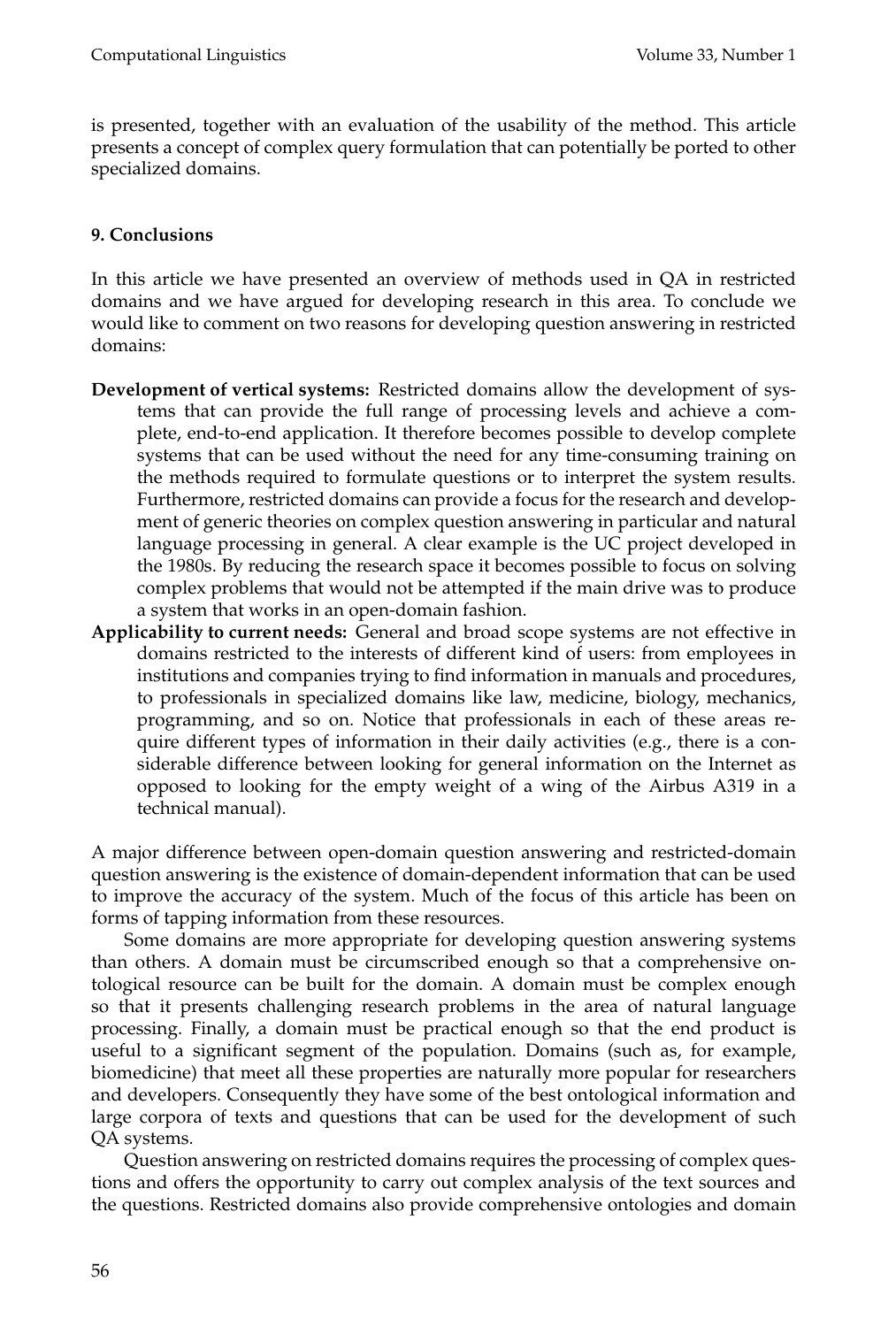resources that can help in the task of processing complex questions and finding the answers. The challenges and opportunities are there for us to take.

#### **References**

- Abney, S. 1996. *Part-of-speech Tagging and Partial Parsing. Corpus-Based Methods in Language and Speech*. Kluwer Academic Publishers, Dordrecht.
- Ait-Mokhtar, Salah and Jean-Pierre Chanod. 1997. Incremental finite-state parsing. In *Fifth Conference on Applied Natural Language Processing (ANLP 97)*, pages 72–79, Washington, DC.
- Androutsopoulos, I., G. D. Ritchie, and P. Thanisch. 1995. Natural language interfaces to databases—an introduction. *Natural Language Engineering*, 1(1):29–81.
- Barker, Ken, Vinay K. Chaudhri, Shaw Yi Chaw, Peter Clark, James Fan, David Israel, Sunil Mishra, Bruce W. Porter, Pedro Romero, Dan Tecuci, and Peter Z. Yeh. 2004. A Question-answering system for AP chemistry: Assessing KR&R technologies. In *Principles of Knowledge Representation and Reasoning: Proceedings of the Ninth International Conference (KR2004)*, pages 488–497, Whistler, Canada.
- Basili, Roberto, Dorte H. Hansen, Patrizia Paggio, Maria Teresa Pazienza, and Fabio Massimo Zanzotto. 2004. Ontological resources and question answering. In *Workshop on Pragmatics of Question Answering, held jointly with NAACL 2004*, Boston, Massachusetts.
- Basili, Roberto and Fabio Massimo Zanzotto. 2002. Parsing engineering and empirical robustness. *Natural Language Engineering*, 8(2/3): 97–120.
- Benamara, Farah. 2004. Cooperative question answering in restricted domains: The WEBCOOP Experiments. In *Workshop on Question Answering in Restricted Domains. 42nd Annual Meeting of the Association for Computational Linguistics (ACL-2004),* pages 31–38, Barcelona, Spain.
- Brill, Eric, Jimmy Lin, Michele Banko, Susan Dumais, and Andrew Ng. 2001. Data-intensive question answering. In *Proceedings TREC 2001*, number 500–250 in NIST Special Publications. NIST, pages 393–400, Gaithersberg, MD.
- Ceusters, Werner, Barry Smith, and Maarten Van Mol. 2003. Using ontology in query answering systems: Scenarios, requirements and challenges. In *2nd CoLogNET-ElsNET Symposium. Questions and Answers: Theoretical and Applied Perspectives*, Amsterdam.

Chung, Hoojung, Young-In Song, Kyoung-Soo Han, Do-Sang Yoon, Joo-Young Lee, and Hae-Chang Rim. 2004. A Practical QA System in Restricted Domains. In *Workshop on Question Answering in Restricted Domains. 42nd Annual Meeting of the Association for Computational Linguistics (ACL-2004),* pages 39–45, Barcelona, Spain.

- Cohen, P., R. Schrag, E. Jones, A. Pease, A. Lin, B. Starr, D. Easter, D. Gunning, and M. Burke. 1988. The DARPA high performance knowledge bases project. *AI Magazine*, 19(4):25–49.
- Demner-Fushman, Dina and Jimmy Lin. 2005. Knowledge extraction for clinical question answering: Preliminary results. In *Workshop on Question Answering in Restricted Domains. 20th National Conference on Artificial Intelligence (AAAI-05),* pages 1–9, Pittsburgh, PA.
- Diekema, Anne R., Ozgur Yilmazel, and Elizabeth D. Liddy. 2004. Evaluation of restricted domain question-answering systems. In *Workshop on Question Answering in Restricted Domains. 42nd Annual Meeting of the Association for Computational Linguistics (ACL-2004),* pages 2–7, Barcelona, Spain.
- Doan-Nguyen, Hai and Leila Kosseim. 2004. The problem of precision in restricted-domain question-answering. Some proposed methods of improvement. In *Workshop on Question Answering in Restricted Domains. 42nd Annual Meeting of the Association for Computational Linguistics (ACL-2004),* pages 8–15, Barcelona, Spain.
- Ely, J., J. Osheroff, M. Ebell, M. Chambliss, D. Vinson, J. Stevermer, and E. Pifer. 2002. Obstacles to answering doctors' questions about patient care with evidence: Qualitative study. *British Medical Journal*, 324:710–713.
- Fellbaum, Christiane. 1998. WordNet: Introduction. In Christiane Fellbaum, editor, *WordNet: An Electronic Lexical Database*, *Language, Speech, and Communication*. MIT Press, Cambrige, MA, pages 1–19.
- Ferrés, Daniel and Horacio Rodríguez. 2006. Experiments adapting an open-domain question answering system to the geographical domain using scope-based resources. In *11th Conference of the European Chapter of the*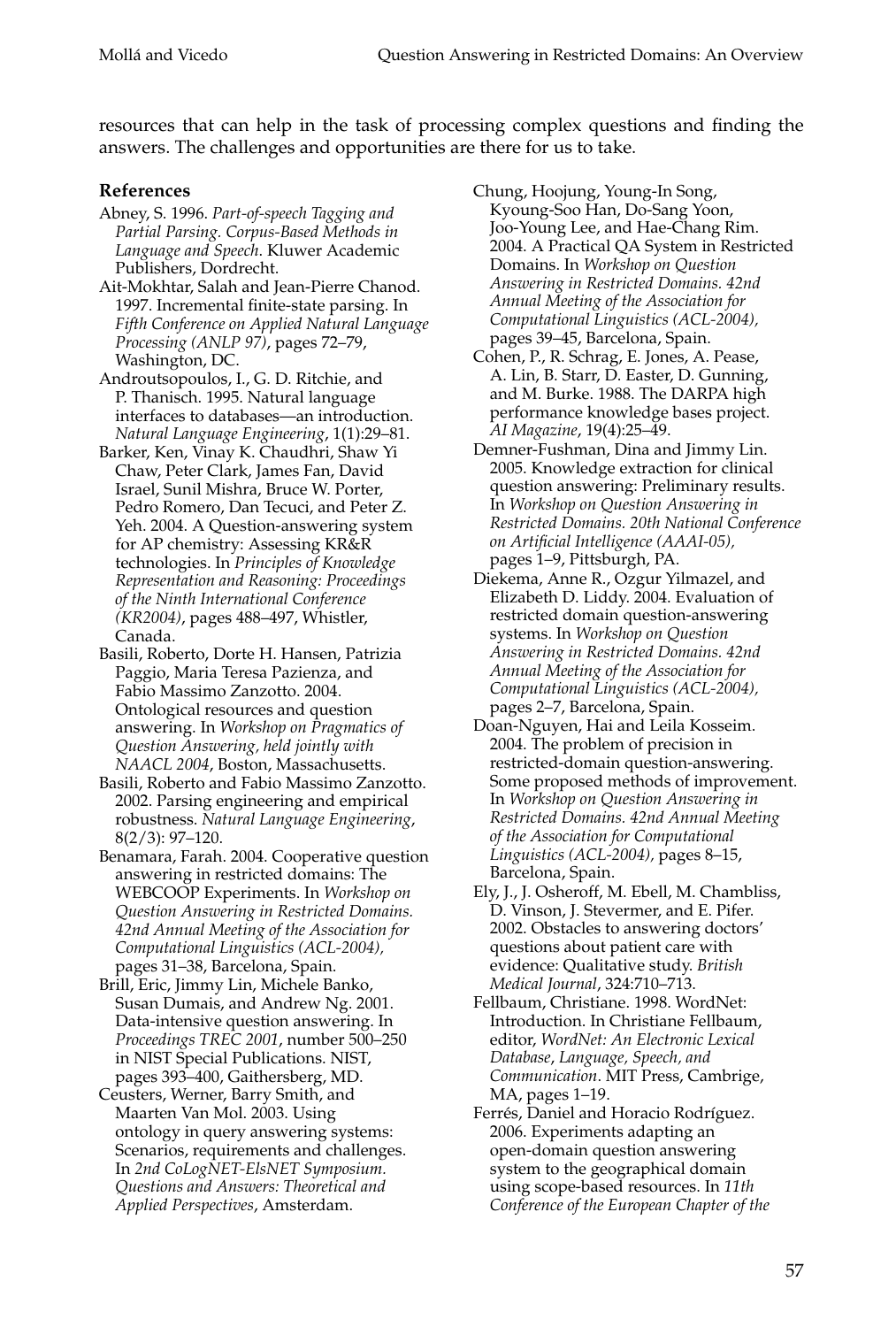*Association of Computational Linguistics. Workshop on Multilingual Question Answering - MLQA'06*, Trento, Italy.

- Frank, Anette, Hans-Ulrich Krieger, Feiyu Xu, Hans Uszkoreit, Berthold Crysmann, Brigitte Jörg, and Ulrich Schäfer. 2006. Question answering from structured knowledge sources. *Journal of Applied Logic, Special Issue on Questions and Answers: Theoretical and Applied Perspectives*, 1:29.
- Frank, Anette, Hans-Ulrich Krieger, Feiyu Xu, Hans Uszkoreit, Berthold Crysmann, Brigitte Jörg, and Ulrich Schäfer. 2005. Querying structured knowledge sources. In *Workshop on Question Answering in Restricted Domains. 20th National Conference on Artificial Intelligence (AAAI-05),* pages 10–19, Pittsburgh, PA.
- Gabbay, Igal. 2004. *Retrieving Definitions from Scientific Text in the Salmon Fish Domain by Lexical Pattern Matching*. Ph.D. thesis, University of Limerick.
- Galitsky, Boris. 2001a. A natural language question answering system for human genome domain. In *Proceedings of the 2nd IEEE International Symposium on Bioinformatics and Bioengineering,* Bethesda, MD.
- Galitsky, Boris. 2001b. Semi-structured knowledge representation for the automated financial advisor. In *Proceedings of the Fourteenth International Conference on Industrial and Engineering Applications of Artificial Intelligence and Expert Systems*, pages 874–879, Budapest, Hungary.
- Green, B. F., A. K. Wolf, C. Chomsky, and K. Laughery. 1961. Baseball: An automatic question answerer. In *Proceedings Western Computing Conference*, volume 19, pages 219–224.
- Hejazi, Mahmoud R., Maryam S. Mirian, Kourosh Neshatian, Bahador R. Ofoghi, and Ehsan Darudi. 2004. An ontology-based question answering system with auto extraction and categorization capabilities in the domain of telecommunications. *The CSI Journal on Computer Science and Engineering*, 2(1).
- Hirschman, Lynette and Rob Gaizauskas. 2001. Natural language question answering: The view from here. *Natural Language Engineering*, 7(4):275–300.
- Hobbs, Jerry R., Douglas Appelt, John Bear, David Israel, Megumi Kameyama, Mark Stickel, and Mabry Tyson. 1997. *FASTUS: A Cascaded Finite-state Transducer for Extracting Information from*

*Natural-Language Text.* MIT Press, Cambridge, MA.

- Johnson, Christopher and Charles J. Fillmore. 2000. The FrameNet tagset for frame-semantic and syntactic coding of predicate-argument structure. In Janyce Wiebe, editor, *Proceedings of the 1st Meeting of the North American Chapter of the Association for Computational Linguistics*, Seattle, WA.
- Kacmarcik, Gary. 2005. Question answering in role-playing games. In *Workshop on Question Answering in Restricted Domains. 20th National Conference on Artificial Intelligence (AAAI-05),* pages 51–55. Pittsburgh, PA.
- Kando, Noriko. 2005. Overview of the fifth NTCIR workshop. In *Proceedings of the Fifth NTCIR Workshop Meeting on Evaluation of Information Access Technologies: Information Retrieval, Question Answering and Cross-Lingual Information Access*, Tokyo, Japan.
- Katz, Boris. 1997. From sentence processing to information access on the World Wide Web. In *AAAI Spring Symposium on Natural Language Processing for the World Wide Web*, pages 77–94, Stanford, CA.
- Katz, Boris, Sue Felshin, Deniz Yuret, Ali Ibrahim, Jimmy Lin, Gregory Marton, Alton Jerome McFarland, and Baris Temelkuran. 2002. Omnibase: Uniform access to heterogeneous data for question answering. In *Proceedings of the 6th International Conference on Applications of Natural Language to Information Systems*, pages 230–234, Stockholm, Sweden.
- Katz, Boris, Jimmy J. Lin, and Sue Felshin. 2002. The START multimedia information system: Current technology and future directions. In *Proceedings of the International Workshop on Multimedia Information Systems*, Tempe, AZ.
- Kim, Soo-Min and Eduard Hovy. 2005. Identifying opinion holders for question answering in opinion texts. In *Workshop on Question Answering in Restricted Domains. 20th National Conference on Artificial Intelligence (AAAI-05),* pages 20–26, Pittsburgh, PA.
- Lenat, D. and R. V. Guha. 1990. *Building Large Knowledge-Based Systems: Representation and Inference in the Cyc Project*. Addison-Wesley.
- Lin, Jimmy. 2002. The Web as a resource for question answering: Perspectives and challenges. In *Proceedings of the Third International Conference on Language Resources and Evaluation*, pages 2120–2127, Las Palmas, Spain.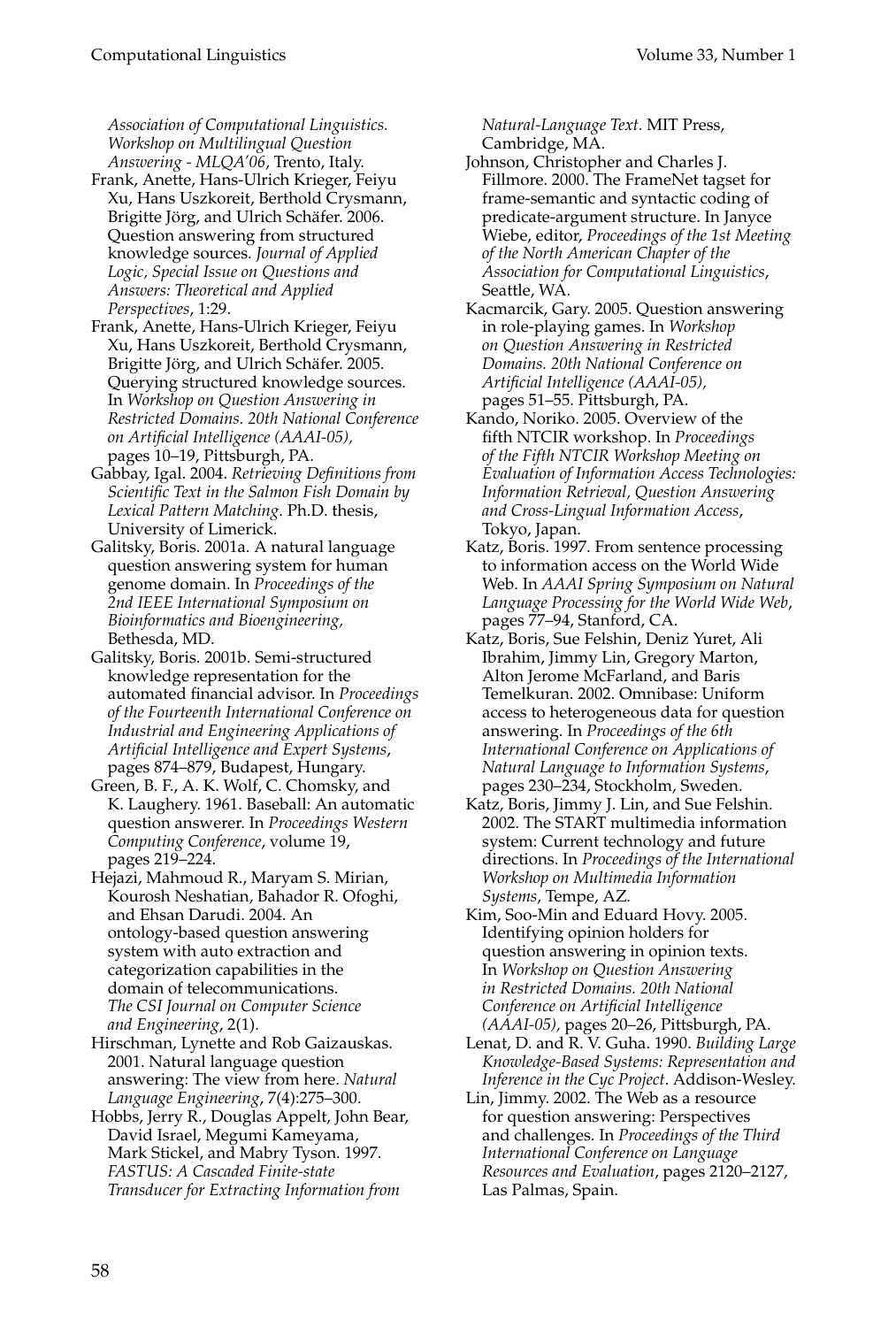Lindberg, D. A., B. L. Humphreys, and A. T. McCray. 1993. The unified medical language system. *Methods of Information in Medicine*, 32(4):281–291.

Minock, Michael. 2005. Where are the 'killer applications' of restricted domain question answering? In *Proceedings of the IJCAI Workshop on Knowledge Reasoning in Question Answering*, page 4, Edinburgh, Scotland.

Moldovan, Dan and Adrian Novischi. 2002. Lexical chains for question answering. In *Proceedings of the 19th International Conference on Computational Linguistics*, Taipei, Taiwan.

Molla, Diego, Rolf Schwitter, Michael Hess, ´ and Rachel Fournier. 2000. Extrans, an answer extraction system. *Traitement Automatique des Langues*, 41(2):495–522.

Mollá, Diego and José Luis Vicedo, editors. 2004. *Workshop on Question Answering in Restricted Domains. 42th Annual Meeting of the Association for Computational Linguistics (ACL-2004)*, Barcelona, Spain.

Mollá, Diego and José Luis Vicedo, editors. 2005. *Workshop on Question Answering in Restricted Domains. Twentieth National Conference on Artificial Intelligence (AAAI-05)*, Pittsburgh, Pennsylvania, USA.

Niu, Yun and Graeme Hirst. 2004. Analysis of semantic classes in medical text for question answering. In *Workshop on Question Answering in Restricted Domains. 42nd Annual Meeting of the Association for Computational Linguistics (ACL-2004),* pages 54–61, Barcelona, Spain.

Noy, N. F. and D. L. McGuinness. 2001. Ontology development 101: A guide to creating your first ontology. Technical Report KSL-01-05, Knowledge Systems Laboratory.

Nyberg, Eric, Teruko Mitamura, Robert Frederking, Vasco Pedro, Matthew W. Bilotti, Andrew Schlaikjer, and Kerry Hannan. 2005. Extending the JAVELIN system with domain semantics. In *Question Answering in Restricted Domains: Papers from the AAAI Workshop*, pages 36–40, Pittsburgh, PA.

Popescu, Ana-Maria, Oren Etzioni, and Henry Kautz. 2003. Towards a theory of natural language interfaces to databases. In *Proceedings of the 2003 International Conference on Intelligent User Interfaces (IUI-03)*, pages 149–157, New York.

Porter, B., J. Lester, K. Murray, K. Pittman, A. Souther, L. Acker, and T. Jones.

1988. AI research in the context of a multifunctional knowledge base: The botany knowledge base project. Technical Report, AI-88-88, Department of Computer Sciences, University of Texas at Austin.

Rinaldi, Fabio, James Dowdall, and Gerold Schneider. 2004. Answering questions in the genomics domain. In *Proceedings of the ACL04 Workshop on Question Answering in Restricted Domains,* pages 46–53, Barcelona, Spain.

Rinaldi, Fabio, Michael Hess, James Dowdall, Diego Mollá, and Rolf Schwitter. 2004. Question answering in terminology-rich technical domains. In Mark T. Maybury, editor, *New Directions in Question Answering*. AAAI Press/MIT Press, Cambridge, MA, pages 71–82.

Rotaru, Mihai and Diane J. Litman. 2005. Improving question answering for reading comprehension tests by combining multiple systems. In *Workshop on Question Answering in Restricted Domains. 20th National Conference on Artificial Intelligence (AAAI-05),* pages 46–50, Pittsburgh, PA.

Sang, Erik Tjong Kim, Gosse Bouma, and Maarten de Rijke. 2005a. Developing offline strategies for answering medical questions. In *Workshop on Question Answering in Restricted Domains. 20th National Conference on Artificial Intelligence (AAAI-05),* pages 41–45, Pittsburgh, PA.

Schrag, R., M. Pool, V. Chaudhri, R. C. Kahlert, J. Powers, P. Cohen, J. Fitzgerald, and S. Mishra. 2002. Experimental evaluation of subject matter expert-oriented knowledge base authoring tools. In *Proceedings of the 2002 PerMIS Workshop: Measuring the Performance and Intelligence of Systems*, pages 272–279, Gaithersburg, MD.

Simmons, R. F. 1965. Answering English questions by computer: A survey. *Communications of the ACM*, 8(1):53–70.

Srihari, Rohini and Wei Li. 2000. Information extraction supported question answering. In *Proceedings of TREC 8 (1999)*, pages 185–196, Gaithersburg, MD.

Tsur, Oren, Maarten de Rijke, and Khalil Sima'an. 2004. BioGrapher: Biography questions as a restricted domain question answering task. In *Workshop on Question Answering in Restricted Domains. 42nd Annual Meeting of the Association for Computational Linguistics (ACL-2004),* pages 23–30, Barcelona, Spain.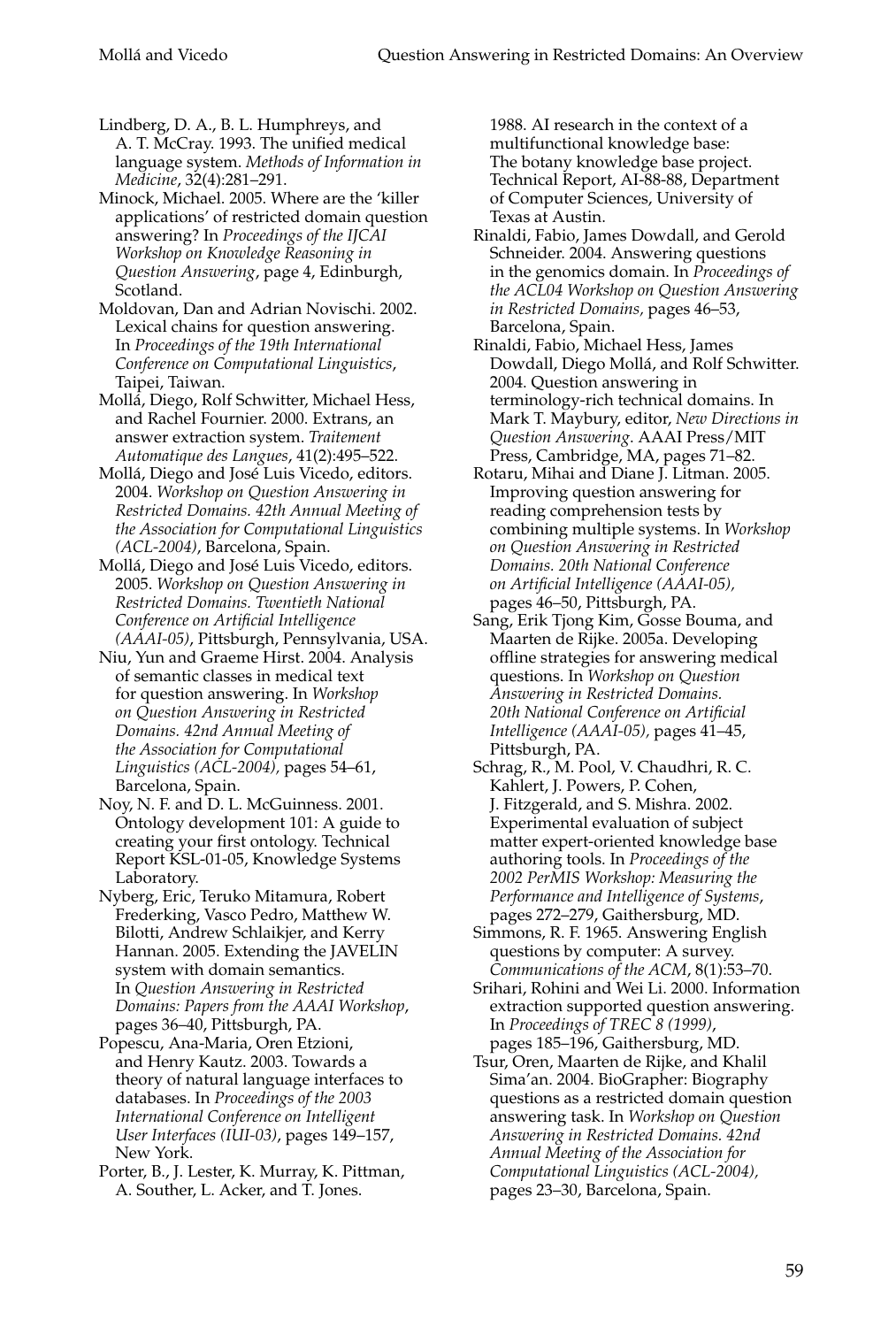- Vallin, Alessandro, Bernardo Magnini, Danilo Giampiccolo, Lili Aunimo, Christelle Ayache, Petya Osenova, Anselmo Pe nas, Maarten de Rijke, Bogdan Sacaleanu, Diana Santos, and Richard Sutcliffe. 2005. Overview of the CLEF 2005 multilingual question answering track. In *Proceedings of CLEF 2005*, Vienna, Austria.
- Vargas-Vera, Maria and Enrico Motta. 2004. AQUA: A question answering system for heterogeneous sources. Technical Report KMI-04-20, KMI.
- Vargas-Vera, Maria, Enrico Motta, and John Domingue. 2003. AQUA: An ontology-driven question answering system. In Mark T. Maybury, editor, *New Directions in Question Answering, Papers from 2003 AAAI Spring Symposium*, Stanford University, pages 53–57. Stanford, CA.
- Voorhees, Ellen M. 1999. The TREC-8 question answering track report. In *Proceedings of TREC-8*, pages 77–82, Gaithersburg, MD.
- Voorhees, Ellen M. 2001. The TREC question answering track. *Natural Language Engineering*, 7(4):361–378.
- Vossen, Piek, editor. 1998. *Euro WordNet: A Multilingual Database with Lexical Semantic Networks*. Kluwer Academic Publishers, Dordrecht, Holland.
- Weischedel, Ralph, Jinxi Xu, and Ana Licuanan. 2004. A hybrid approach to answering biographical questions. In Mark T. Maybury, editor, *New Directions in Question Answering*. AAAI Press/MIT Press, Cambridge, MA, chapter 5, pages 59–69.
- Wilensky, Robert, David N. Chin, Marc Luria, James Martin, James Mayfield, and Dekai Wu. 1994. The Berkeley Unix Consultant project. *Computational Linguistics*, 14(4):35–84.
- Woods, William A. 1997. Conceptual indexing: A better way to organize knowledge. Technical Report SMLI TR-97-61, Sun Microsystems, Inc.
- Yu, Hong, Carl Sable, and Hai Ran Zhu. 2005. Classifying medical questions based on an Evidence Taxonomy. In *Workshop on Question Answering in Restricted Domains. 20th National Conference on Artificial Intelligence (AAAI-05),* pages 27–35, Pittsburgh, PA.
- Zajac, Rémi. 2001. Towards ontological question answering. In *Proceedings of ACL2001, Workshop on Open Domain QA*, Toulouse.
- Zweigenbaum, Pierre. 2003. Question answering in biomedicine. In *Proceedings of EACL2003, Workshop on NLP for Question Answering*, Budapest.

## **Appendix A: List of QA Systems in Restricted Domains**

The following list is by no means exhaustive. Our purpose in presenting this list is to show the breadth of current research and applications in RDQA. We welcome updates and additions to the list, which will be maintained at http://www.ics.mq.edu.au/ ∼diego/answerfinder/rdqa/.

- 1. *Generic systems*
	- JAVELIN (Nyberg et al. 2005)
	- **–** http://www.cs.cmu.edu/∼ehn/JAVELIN/ QUETAL (Frank et al. 2005, 2006)
	-
	-
	- **–** http://www.dfki.de/pas/f2w.cgi?ltp/quetal-e AQUA (Vargas-Vera and Motta 2004; Vargas-Vera, Motta, and Domingue 2003)
		- **–** http://kmi.open.ac.uk/projects/akt/aqua/
	-
	- **–** http://kmi.open.ac.uk/projects/akt/publications.cfm START (Katz 1997; Katz et al. 2002; Katz, Lin, and Felshin 2002)
	- **–** http://start.csail.mit.edu/
- 2. *Collaborative learning for engineering education*
	- KAAS (Diekema, Yilmazel, and Liddy 2004)